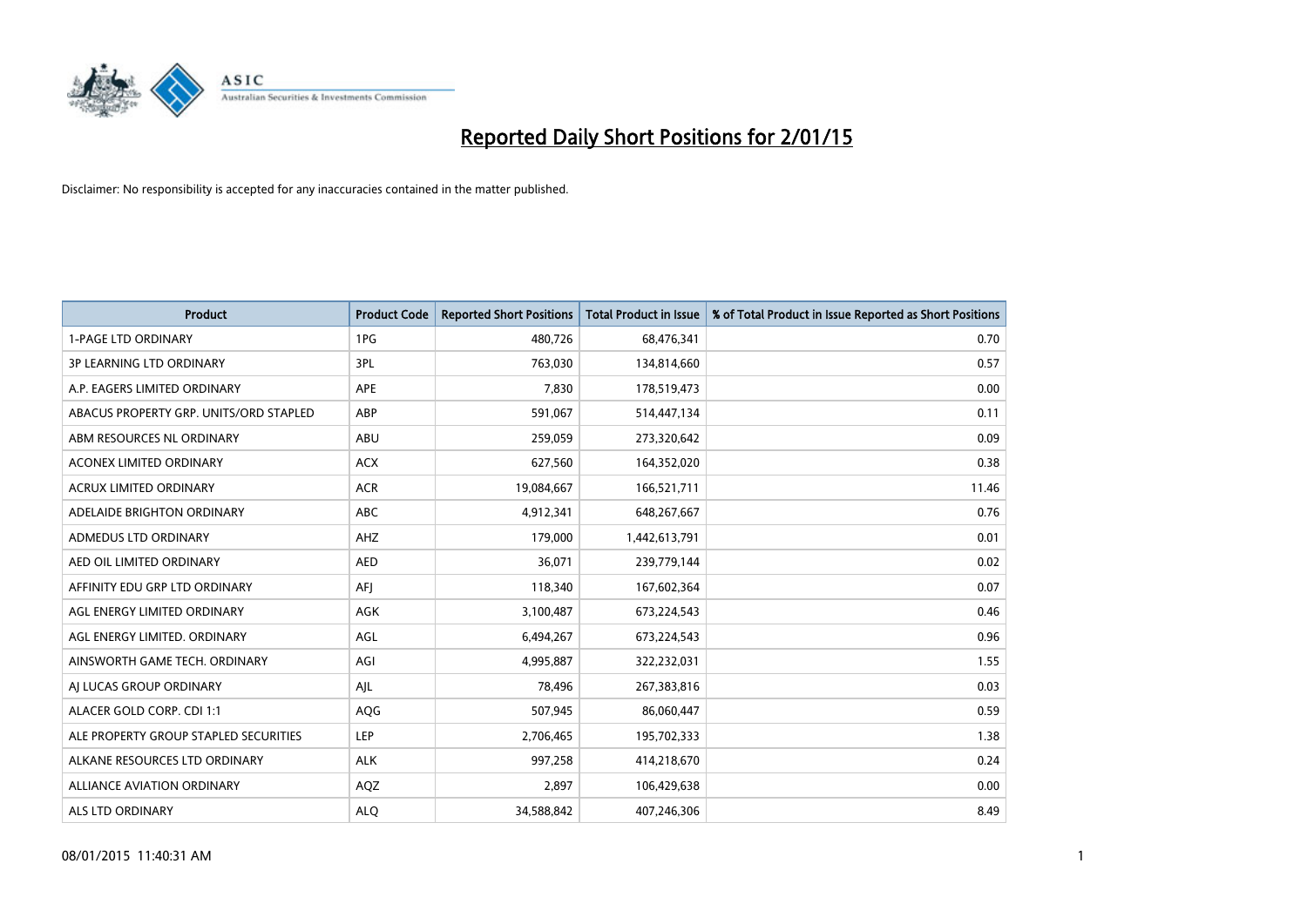

| <b>Product</b>                          | <b>Product Code</b> | <b>Reported Short Positions</b> | <b>Total Product in Issue</b> | % of Total Product in Issue Reported as Short Positions |
|-----------------------------------------|---------------------|---------------------------------|-------------------------------|---------------------------------------------------------|
| ALTIUM LIMITED ORDINARY                 | <b>ALU</b>          | 34,844                          | 129,272,762                   | 0.03                                                    |
| ALUMINA LIMITED ORDINARY                | <b>AWC</b>          | 17,120,445                      | 2,806,225,615                 | 0.61                                                    |
| AMALGAMATED HOLDINGS ORDINARY           | AHD                 | 1,268                           | 157,917,136                   | 0.00                                                    |
| AMCOM TELECOMM, ORDINARY                | AMM                 | 3,456,169                       | 266,399,148                   | 1.30                                                    |
| AMCOR LIMITED ORDINARY                  | AMC                 | 14,514,119                      | 1,206,684,923                 | 1.20                                                    |
| AMP CAPITAL CHINA ORDINARY UNITS        | AGF                 | 2,254                           | 374,593,484                   | 0.00                                                    |
| AMP LIMITED ORDINARY                    | AMP                 | 10,459,200                      | 2,957,737,964                 | 0.35                                                    |
| ANSELL LIMITED ORDINARY                 | <b>ANN</b>          | 5,156,981                       | 153,139,924                   | 3.37                                                    |
| ANTARES ENERGY LTD ORDINARY             | <b>AZZ</b>          | 537,196                         | 242,750,000                   | 0.22                                                    |
| ANZ BANKING GRP LTD ORDINARY            | ANZ                 | 18,284,186                      | 2,756,650,267                 | 0.66                                                    |
| APA GROUP STAPLED SECURITIES            | APA                 | 16,150,295                      | 980,917,175                   | 1.65                                                    |
| APN NEWS & MEDIA ORDINARY               | <b>APN</b>          | 3,121,565                       | 1,029,041,356                 | 0.30                                                    |
| AQUARIUS PLATINUM. ORDINARY             | <b>AOP</b>          | 2,851,698                       | 1,501,979,560                 | 0.19                                                    |
| ARAFURA RESOURCE LTD ORDINARY           | <b>ARU</b>          | 2,000                           | 441,270,644                   | 0.00                                                    |
| ARB CORPORATION ORDINARY                | ARP                 | 815,186                         | 79,156,214                    | 1.03                                                    |
| ARDENT LEISURE GROUP STAPLED SECURITIES | AAD                 | 5,552,138                       | 438,666,245                   | 1.27                                                    |
| ARENA REIT. STAPLED                     | <b>ARF</b>          | 53,411                          | 211,605,103                   | 0.03                                                    |
| ARISTOCRAT LEISURE ORDINARY             | ALL                 | 811,993                         | 631,322,253                   | 0.13                                                    |
| ARRIUM LTD ORDINARY                     | ARI                 | 79,539,288                      | 2,937,293,755                 | 2.71                                                    |
| ASALEO CARE LIMITED ORDINARY            | AHY                 | 6,460,647                       | 603,469,434                   | 1.07                                                    |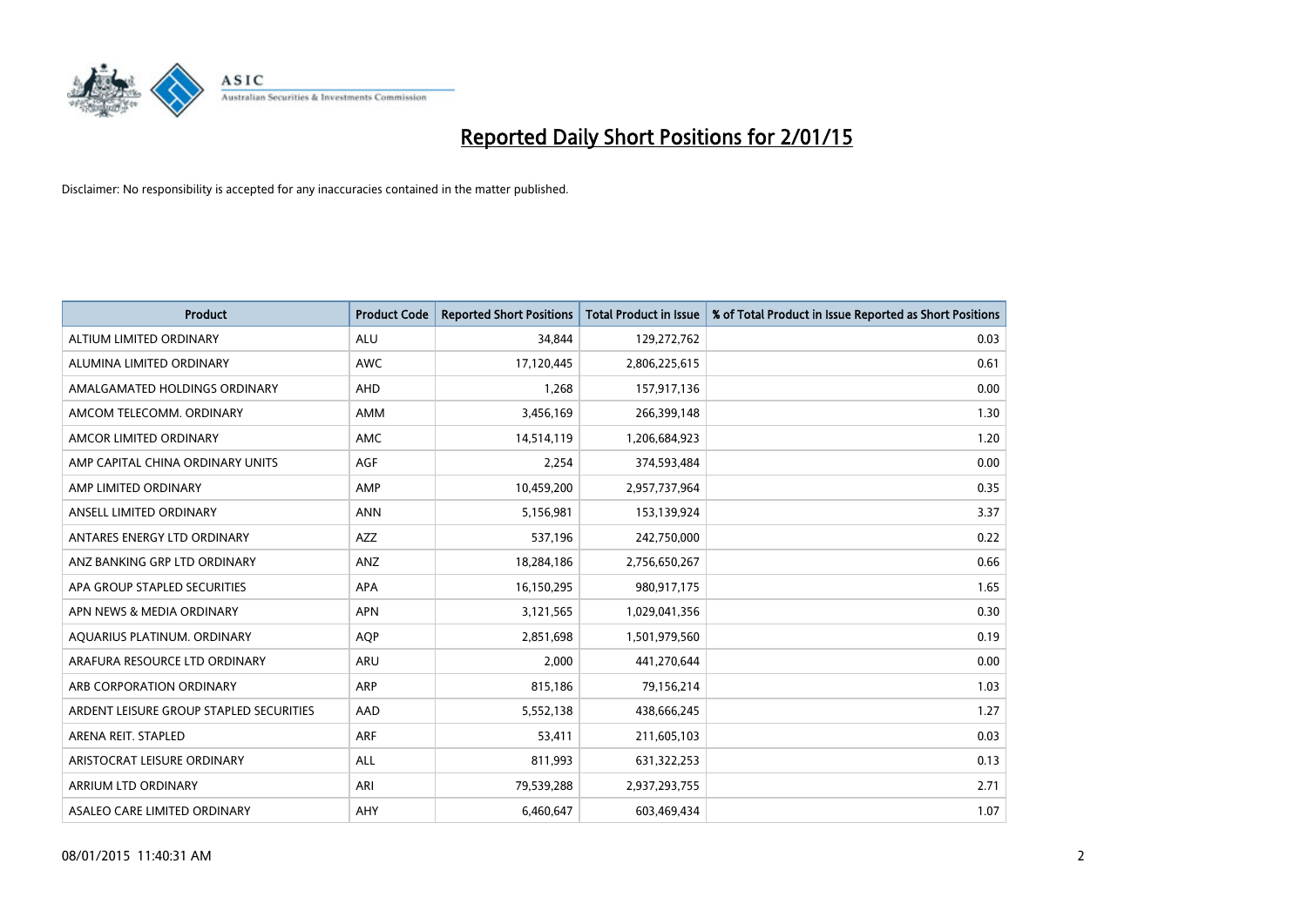

| <b>Product</b>                            | <b>Product Code</b> | <b>Reported Short Positions</b> | <b>Total Product in Issue</b> | % of Total Product in Issue Reported as Short Positions |
|-------------------------------------------|---------------------|---------------------------------|-------------------------------|---------------------------------------------------------|
| ASCIANO LIMITED ORDINARY                  | <b>AIO</b>          | 4,990,461                       | 975,385,664                   | 0.51                                                    |
| ASG GROUP LIMITED ORDINARY                | ASZ                 | 40,094                          | 206,720,839                   | 0.02                                                    |
| ASHLEY SERVICES GRP ORDINARY              | ASH                 | 222,411                         | 150,000,000                   | 0.15                                                    |
| ASPEN GROUP ORD/UNITS STAPLED             | <b>APZ</b>          | 97,357                          | 113,183,450                   | 0.09                                                    |
| ASPIRE MINING LTD ORDINARY                | <b>AKM</b>          | 1,000,001                       | 703,463,306                   | 0.14                                                    |
| ASTRO JAP PROP GROUP STAPLED US PROHIBIT. | AJA                 | 105,033                         | 67,183,619                    | 0.16                                                    |
| ASX LIMITED ORDINARY                      | ASX                 | 6,095,434                       | 193,595,162                   | 3.15                                                    |
| ATLAS IRON LIMITED ORDINARY               | <b>AGO</b>          | 92,813,631                      | 919,475,619                   | 10.09                                                   |
| ATRUM COAL NL ORDINARY                    | <b>ATU</b>          | 72,449                          | 170,142,959                   | 0.04                                                    |
| AUCKLAND INTERNATION ORDINARY             | <b>AIA</b>          | 111,653                         | 1,190,484,097                 | 0.01                                                    |
| AURIZON HOLDINGS LTD ORDINARY             | AZJ                 | 2,589,911                       | 2,124,116,483                 | 0.12                                                    |
| AUSDRILL LIMITED ORDINARY                 | ASL                 | 22,125,170                      | 312,277,224                   | 7.09                                                    |
| AUSENCO LIMITED ORDINARY                  | AAX                 | 497,374                         | 168,449,799                   | 0.30                                                    |
| AUSNET SERVICES STAPLED SECURITIES        | <b>AST</b>          | 37,325,987                      | 3,466,913,009                 | 1.08                                                    |
| AUST INDUSTRIAL REIT UNIT                 | ANI                 | 115,134                         | 96,288,031                    | 0.12                                                    |
| AUSTAL LIMITED ORDINARY                   | ASB                 | 93,002                          | 346,772,567                   | 0.03                                                    |
| AUSTBROKERS HOLDINGS ORDINARY             | <b>AUB</b>          | 75,698                          | 61,740,597                    | 0.12                                                    |
| AUSTEX OIL LIMITED ORDINARY               | <b>AOK</b>          | 62,000                          | 558,571,402                   | 0.01                                                    |
| AUSTIN ENGINEERING ORDINARY               | ANG                 | 400,278                         | 84,274,004                    | 0.47                                                    |
| AUSTIN EXPLORATION ORDINARY               | <b>AKK</b>          | 1,108,895                       | 327,862,790                   | 0.34                                                    |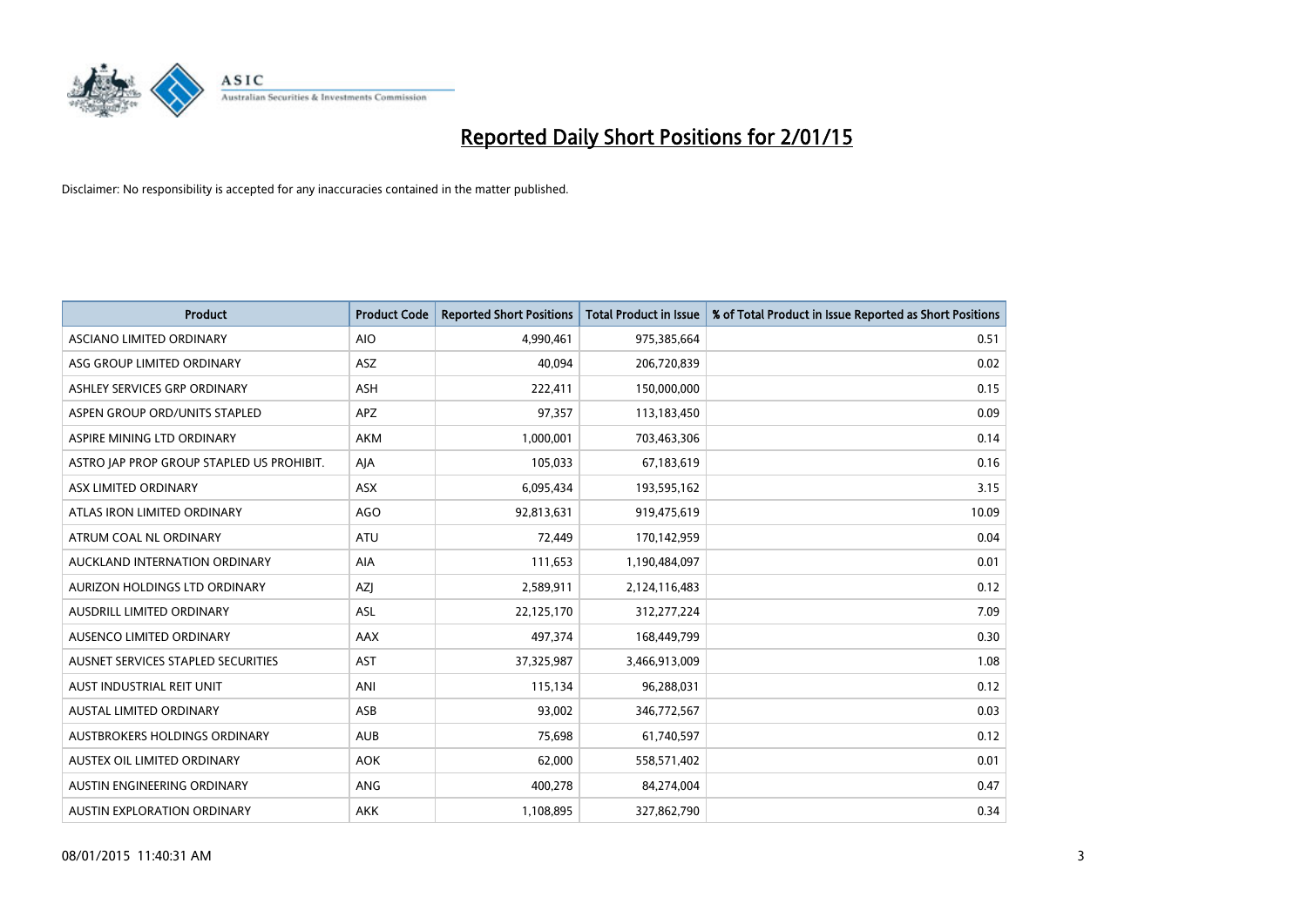

| <b>Product</b>                   | <b>Product Code</b> | <b>Reported Short Positions</b> | <b>Total Product in Issue</b> | % of Total Product in Issue Reported as Short Positions |
|----------------------------------|---------------------|---------------------------------|-------------------------------|---------------------------------------------------------|
| AUSTRALIAN AGRICULT, ORDINARY    | AAC                 | 6,090,848                       | 532,474,721                   | 1.14                                                    |
| AUSTRALIAN PHARM. ORDINARY       | API                 | 8,588,357                       | 488,115,883                   | 1.76                                                    |
| AUTOMOTIVE HOLDINGS ORDINARY     | <b>AHE</b>          | 3,377,867                       | 306,437,941                   | 1.10                                                    |
| AVANCO RESOURCES LTD ORDINARY    | AVB                 | 3,263,736                       | 1,661,675,855                 | 0.20                                                    |
| AVEO GROUP STAPLED SECURITIES    | AOG                 | 3,636,289                       | 499,536,460                   | 0.73                                                    |
| AWE LIMITED ORDINARY             | <b>AWE</b>          | 13,303,720                      | 525,861,050                   | 2.53                                                    |
| <b>AZONTO PET LTD ORDINARY</b>   | <b>APY</b>          | 1                               | 1,159,375,100                 | 0.00                                                    |
| AZUMAH RESOURCES ORDINARY        | <b>AZM</b>          | 1                               | 389,316,919                   | 0.00                                                    |
| <b>BANDANNA ENERGY ORDINARY</b>  | <b>BND</b>          | 17,540,654                      | 528,481,199                   | 3.32                                                    |
| BANK OF QUEENSLAND. ORDINARY     | <b>BOQ</b>          | 2,280,443                       | 366,982,047                   | 0.62                                                    |
| <b>BASE RES LIMITED ORDINARY</b> | <b>BSE</b>          | 5,504,554                       | 563,902,771                   | 0.98                                                    |
| BATHURST RES LTD. ORDINARY       | <b>BRL</b>          | 207,998                         | 947,828,434                   | 0.02                                                    |
| <b>BC IRON LIMITED ORDINARY</b>  | <b>BCI</b>          | 14,400,919                      | 196,196,992                   | 7.34                                                    |
| BEACH ENERGY LIMITED ORDINARY    | <b>BPT</b>          | 16,599,666                      | 1,297,496,886                 | 1.28                                                    |
| BEADELL RESOURCE LTD ORDINARY    | <b>BDR</b>          | 38,039,146                      | 798,657,280                   | 4.76                                                    |
| BEGA CHEESE LTD ORDINARY         | <b>BGA</b>          | 2,853,199                       | 152,602,945                   | 1.87                                                    |
| BENDIGO AND ADELAIDE ORDINARY    | <b>BEN</b>          | 17,180,905                      | 450,927,758                   | 3.81                                                    |
| BERKELEY RESOURCES ORDINARY      | <b>BKY</b>          | 77,000                          | 180,361,323                   | 0.04                                                    |
| BETASHARESCASHETF ETF UNITS      | AAA                 | 634                             | 12,958,172                    | 0.00                                                    |
| BHP BILLITON LIMITED ORDINARY    | <b>BHP</b>          | 9,763,058                       | 3,211,691,105                 | 0.30                                                    |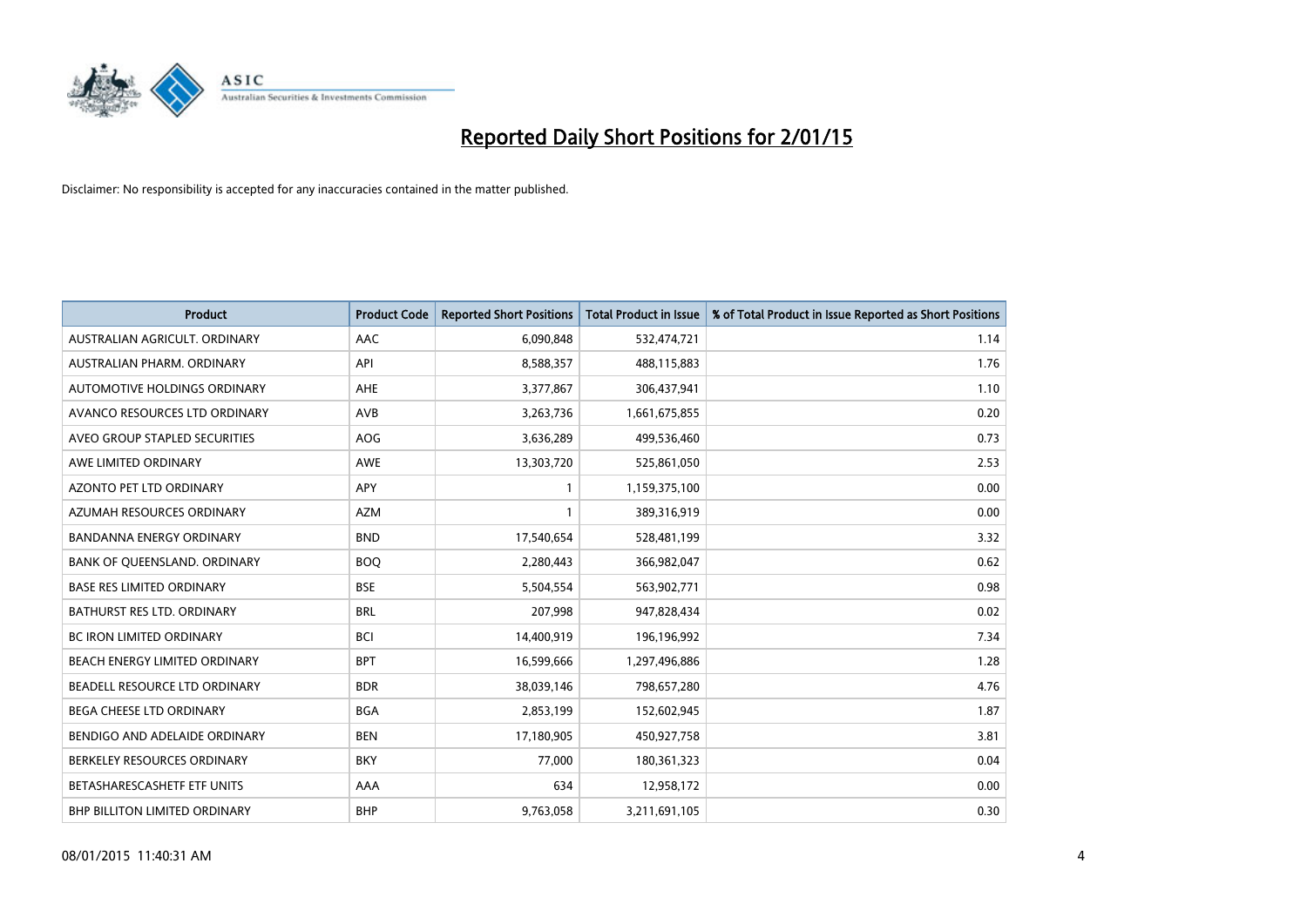

| <b>Product</b>                       | <b>Product Code</b> | <b>Reported Short Positions</b> | <b>Total Product in Issue</b> | % of Total Product in Issue Reported as Short Positions |
|--------------------------------------|---------------------|---------------------------------|-------------------------------|---------------------------------------------------------|
| <b>BIGAIR GROUP LIMITED ORDINARY</b> | <b>BGL</b>          | 35,375                          | 172,872,340                   | 0.02                                                    |
| <b>BILLABONG ORDINARY</b>            | <b>BBG</b>          | 21,682,069                      | 990,370,034                   | 2.19                                                    |
| <b>BLACKMORES LIMITED ORDINARY</b>   | <b>BKL</b>          | 8,321                           | 17,224,199                    | 0.05                                                    |
| <b>BLUESCOPE STEEL LTD ORDINARY</b>  | <b>BSL</b>          | 9,909,841                       | 559,227,871                   | 1.77                                                    |
| <b>BOART LONGYEAR ORDINARY</b>       | <b>BLY</b>          | 19,932,992                      | 637,490,726                   | 3.13                                                    |
| BOART LONGYEAR RTS 12JAN15 FORUS     | <b>BLYR</b>         | 16,521,850                      | 624,613,413                   | 2.65                                                    |
| BORA BORA RESOURCES ORDINARY         | <b>BBR</b>          | 89,167                          | 34,970,000                    | 0.25                                                    |
| BORAL LIMITED. ORDINARY              | <b>BLD</b>          | 13,436,812                      | 782,736,249                   | 1.72                                                    |
| <b>BRADKEN LIMITED ORDINARY</b>      | <b>BKN</b>          | 1,807,128                       | 171,027,249                   | 1.06                                                    |
| <b>BRAMBLES LIMITED ORDINARY</b>     | <b>BXB</b>          | 6,644,594                       | 1,566,132,307                 | 0.42                                                    |
| BREVILLE GROUP LTD ORDINARY          | <b>BRG</b>          | 4,348,658                       | 130,095,322                   | 3.34                                                    |
| <b>BRICKWORKS LIMITED ORDINARY</b>   | <b>BKW</b>          | 47,119                          | 148,403,478                   | 0.03                                                    |
| BT INVESTMENT MNGMNT ORDINARY        | <b>BTT</b>          | $\mathbf{1}$                    | 292,408,424                   | 0.00                                                    |
| <b>BURSON GROUP LTD ORDINARY</b>     | <b>BAP</b>          | 1,748,457                       | 163,585,666                   | 1.07                                                    |
| <b>BURU ENERGY ORDINARY</b>          | <b>BRU</b>          | 16,378,207                      | 339,997,078                   | 4.82                                                    |
| <b>BWP TRUST ORDINARY UNITS</b>      | <b>BWP</b>          | 15,066,027                      | 639,724,826                   | 2.36                                                    |
| CABCHARGE AUSTRALIA ORDINARY         | CAB                 | 9,697,092                       | 120,430,683                   | 8.05                                                    |
| <b>CADENCE CAPITAL ORDINARY</b>      | <b>CDM</b>          | 170,000                         | 199,910,008                   | 0.09                                                    |
| CALTEX AUSTRALIA ORDINARY            | <b>CTX</b>          | 1,086,076                       | 270,000,000                   | 0.40                                                    |
| CAPE LAMBERT RES LTD ORDINARY        | <b>CFE</b>          | 280,137                         | 626,686,586                   | 0.04                                                    |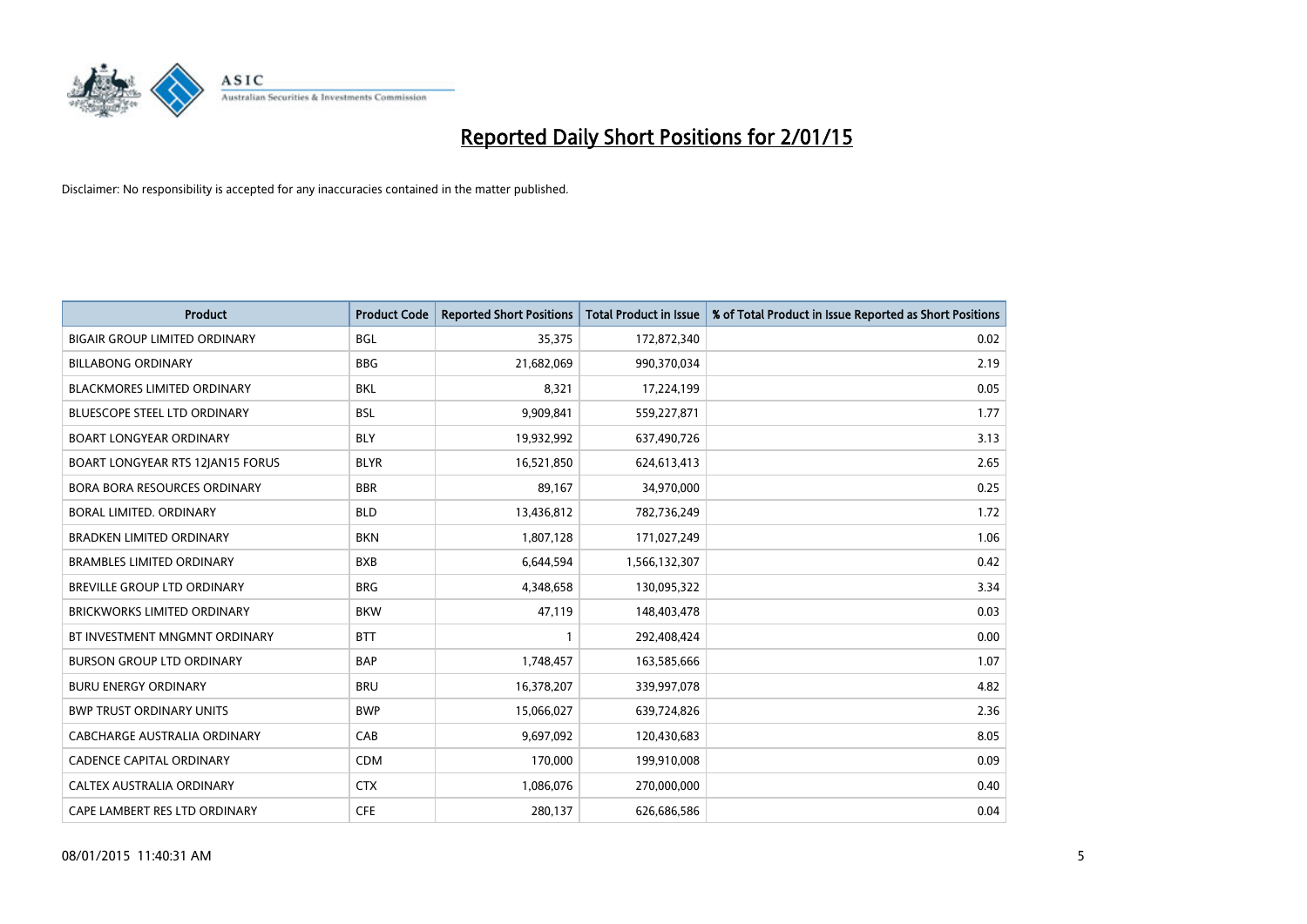

| <b>Product</b>                          | <b>Product Code</b> | <b>Reported Short Positions</b> | <b>Total Product in Issue</b> | % of Total Product in Issue Reported as Short Positions |
|-----------------------------------------|---------------------|---------------------------------|-------------------------------|---------------------------------------------------------|
| <b>CAPITOL HEALTH ORDINARY</b>          | CAJ                 | 810,346                         | 496,244,861                   | 0.16                                                    |
| CARDNO LIMITED ORDINARY                 | CDD                 | 15,027,359                      | 164,362,901                   | 9.14                                                    |
| <b>CARINDALE PROPERTY UNIT</b>          | <b>CDP</b>          | 8,823                           | 70,000,000                    | 0.01                                                    |
| CARNARVON PETROLEUM ORDINARY            | <b>CVN</b>          | 1,956,906                       | 988,295,069                   | 0.20                                                    |
| <b>CARNEGIE WAVE ENERGY ORDINARY</b>    | <b>CWE</b>          | 500                             | 1,732,824,771                 | 0.00                                                    |
| CARSALES.COM LTD ORDINARY               | <b>CRZ</b>          | 14,403,053                      | 239,001,759                   | 6.03                                                    |
| <b>CASH CONVERTERS ORDINARY</b>         | CCV                 | 6,303,330                       | 478,876,525                   | 1.32                                                    |
| CEDAR WOODS PROP. ORDINARY              | <b>CWP</b>          | 228,686                         | 78,336,371                    | 0.29                                                    |
| CENTRAL PETROLEUM ORDINARY              | <b>CTP</b>          | 171,475                         | 368,718,957                   | 0.05                                                    |
| CENTURIA METRO REIT STAPLED             | <b>CMA</b>          | 698,404                         | 71,500,158                    | 0.98                                                    |
| CFS RETAIL TRUST GRP STAPLED SECURITIES | <b>CFX</b>          | 5,266,699                       | 3,050,355,727                 | 0.17                                                    |
| <b>CHALLENGER LIMITED ORDINARY</b>      | <b>CGF</b>          | 1,524,763                       | 569,725,821                   | 0.27                                                    |
| CHANDLER MACLEOD LTD ORDINARY           | <b>CMG</b>          | 666,195                         | 547,985,086                   | 0.12                                                    |
| CHARTER HALL GROUP STAPLED US PROHIBIT. | <b>CHC</b>          | 474,863                         | 355,051,540                   | 0.13                                                    |
| <b>CHARTER HALL RETAIL UNITS</b>        | CQR                 | 14,459,632                      | 372,893,153                   | 3.88                                                    |
| <b>CHORUS LIMITED ORDINARY</b>          | <b>CNU</b>          | 57,138                          | 396,369,767                   | 0.01                                                    |
| CLEARVIEW WEALTH LTD ORDINARY           | <b>CVW</b>          | 10,001                          | 581,111,182                   | 0.00                                                    |
| CLINUVEL PHARMACEUT. ORDINARY           | <b>CUV</b>          | 35,525                          | 42,526,245                    | 0.08                                                    |
| COAL OF AFRICA LTD ORDINARY             | <b>CZA</b>          | 426                             | 1,599,368,613                 | 0.00                                                    |
| COALSPUR MINES LTD ORDINARY             | <b>CPL</b>          | 437,573                         | 641,544,455                   | 0.07                                                    |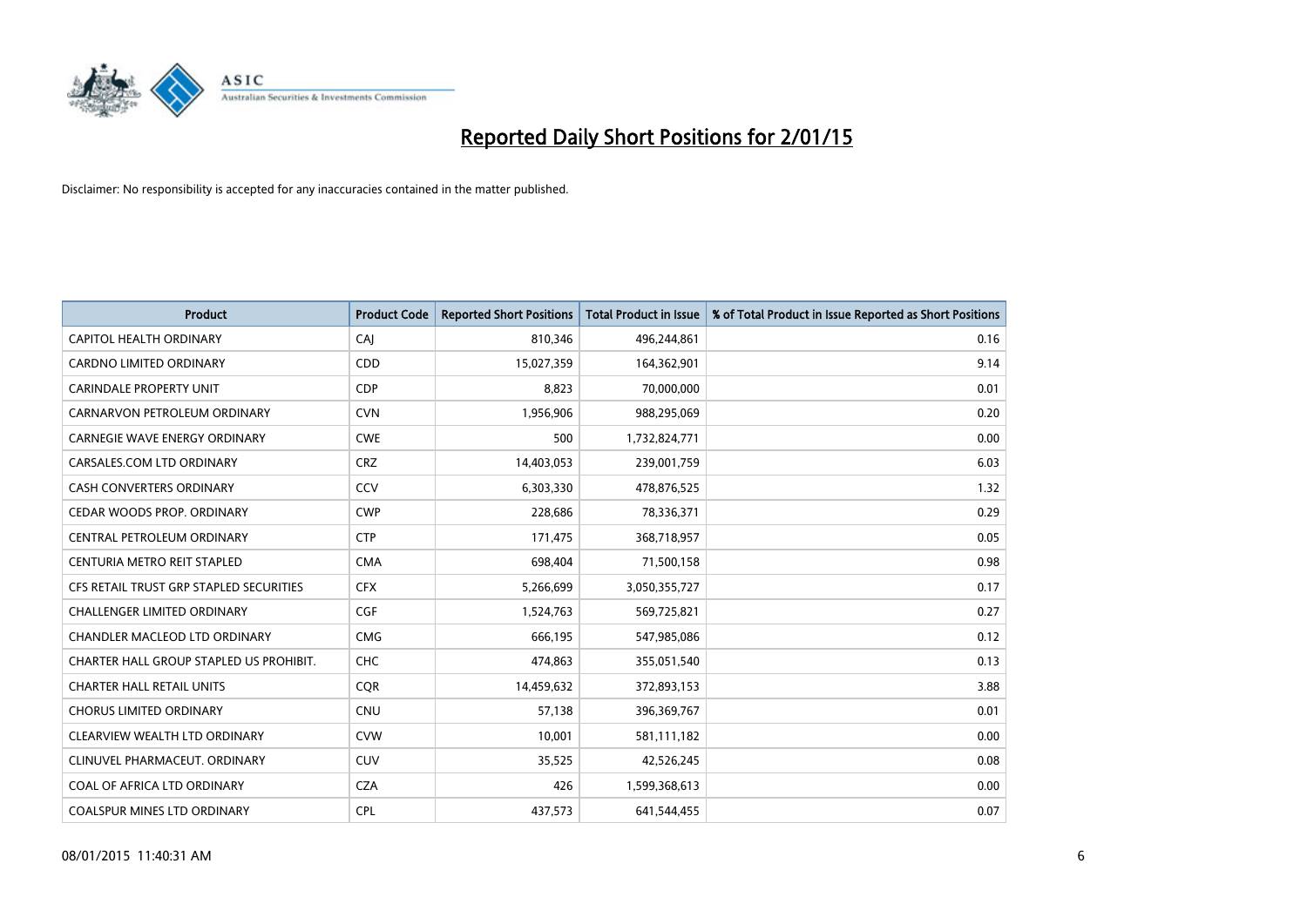

| <b>Product</b>                          | <b>Product Code</b> | <b>Reported Short Positions</b> | <b>Total Product in Issue</b> | % of Total Product in Issue Reported as Short Positions |
|-----------------------------------------|---------------------|---------------------------------|-------------------------------|---------------------------------------------------------|
| COCA-COLA AMATIL ORDINARY               | <b>CCL</b>          | 26,144,159                      | 763,590,249                   | 3.42                                                    |
| COCHLEAR LIMITED ORDINARY               | <b>COH</b>          | 5,702,003                       | 57,081,775                    | 9.99                                                    |
| COCKATOO COAL ORDINARY                  | <b>COK</b>          | 167,987                         | 4,560,196,928                 | 0.00                                                    |
| <b>CODAN LIMITED ORDINARY</b>           | <b>CDA</b>          | 96,870                          | 176,969,924                   | 0.05                                                    |
| COFFEY INTERNATIONAL ORDINARY           | <b>COF</b>          | 6,077                           | 255,833,165                   | 0.00                                                    |
| <b>COKAL LTD ORDINARY</b>               | <b>CKA</b>          | 6,820                           | 471,487,926                   | 0.00                                                    |
| <b>COLLECTION HOUSE ORDINARY</b>        | <b>CLH</b>          | 2,735,747                       | 130,443,227                   | 2.10                                                    |
| <b>COLLINS FOODS LTD ORDINARY</b>       | <b>CKF</b>          | 9,693                           | 93,000,003                    | 0.01                                                    |
| COMMONWEALTH BANK, ORDINARY             | <b>CBA</b>          | 19,990,732                      | 1,621,319,194                 | 1.23                                                    |
| <b>COMPASS RESOURCES ORDINARY</b>       | <b>CMR</b>          | 7,472                           | 1,403,744,100                 | 0.00                                                    |
| COMPUTERSHARE LTD ORDINARY              | <b>CPU</b>          | 6,929,475                       | 556,203,079                   | 1.25                                                    |
| <b>COOPER ENERGY LTD ORDINARY</b>       | <b>COE</b>          | 98,886                          | 329,883,505                   | 0.03                                                    |
| <b>CORP TRAVEL LIMITED ORDINARY</b>     | <b>CTD</b>          | 699,419                         | 95,693,667                    | 0.73                                                    |
| <b>COVER-MORE GRP LTD ORDINARY</b>      | <b>CVO</b>          | 4,551,056                       | 317,750,000                   | 1.43                                                    |
| <b>CREDIT CORP GROUP ORDINARY</b>       | <b>CCP</b>          | 458,886                         | 46,296,407                    | 0.99                                                    |
| <b>CROMWELL PROP STAPLED SECURITIES</b> | <b>CMW</b>          | 9,353,144                       | 1,735,299,783                 | 0.54                                                    |
| CROWN RESORTS LTD ORDINARY              | <b>CWN</b>          | 12,707,800                      | 728,394,185                   | 1.74                                                    |
| <b>CSG LIMITED ORDINARY</b>             | CSV                 | 482,128                         | 284,148,839                   | 0.17                                                    |
| <b>CSL LIMITED ORDINARY</b>             | <b>CSL</b>          | 1,022,323                       | 474,524,527                   | 0.22                                                    |
| <b>CSR LIMITED ORDINARY</b>             | <b>CSR</b>          | 12,613,217                      | 506,000,315                   | 2.49                                                    |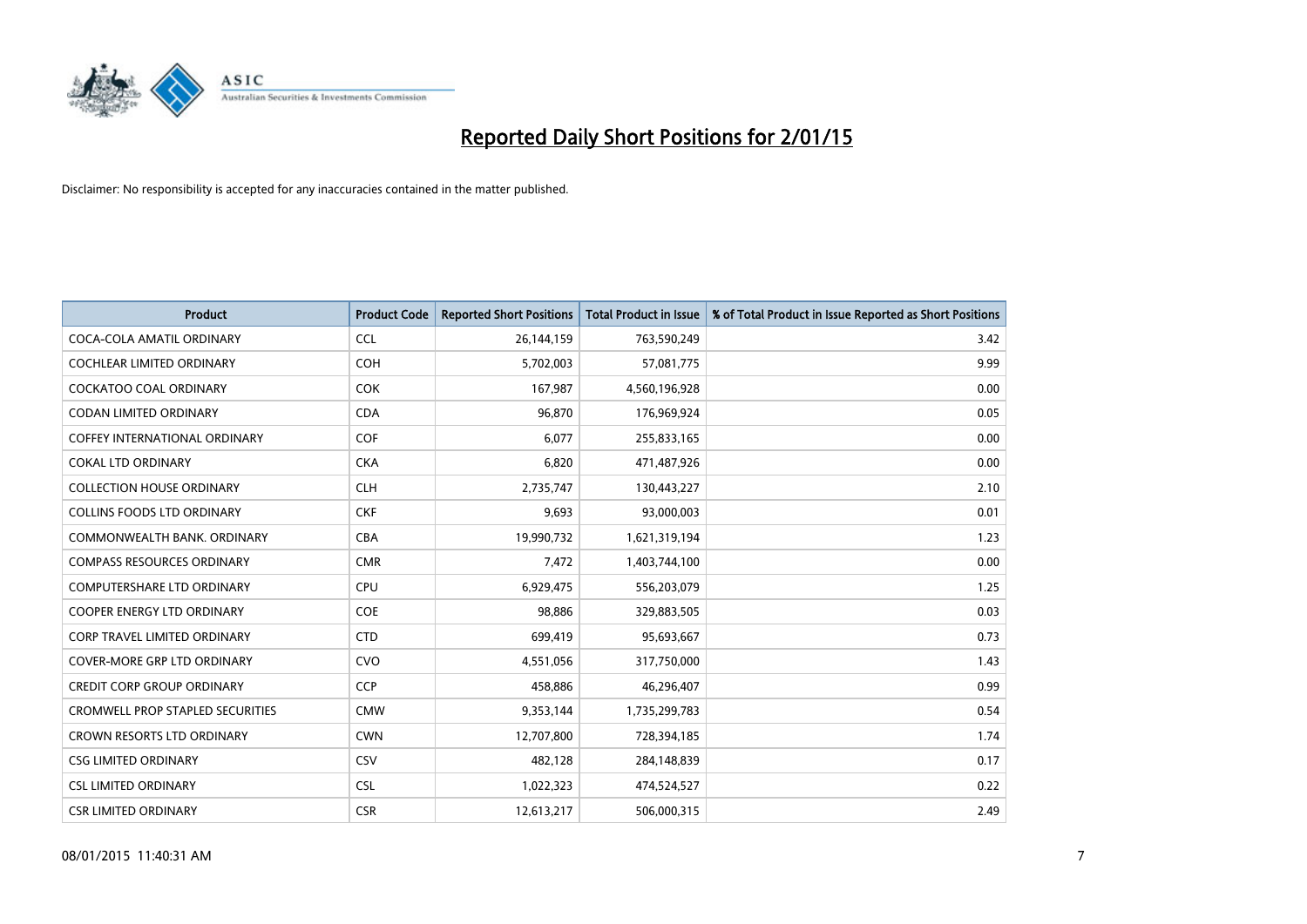

| <b>Product</b>                     | <b>Product Code</b> | <b>Reported Short Positions</b> | <b>Total Product in Issue</b> | % of Total Product in Issue Reported as Short Positions |
|------------------------------------|---------------------|---------------------------------|-------------------------------|---------------------------------------------------------|
| <b>CUDECO LIMITED ORDINARY</b>     | CDU                 | 9,729,933                       | 243,055,501                   | 4.00                                                    |
| DATA#3 LIMITED ORDINARY            | <b>DTL</b>          | 30,759                          | 153,974,950                   | 0.02                                                    |
| DECMIL GROUP LIMITED ORDINARY      | <b>DCG</b>          | 975,563                         | 168,657,794                   | 0.58                                                    |
| DEEP YELLOW LIMITED ORDINARY       | <b>DYL</b>          | 1,002                           | 1,899,361,295                 | 0.00                                                    |
| DEVINE LIMITED ORDINARY            | <b>DVN</b>          | 2,000                           | 158,730,556                   | 0.00                                                    |
| DEXUS PROPERTY GROUP STAPLED UNITS | <b>DXS</b>          | 1,178,492                       | 905,531,797                   | 0.13                                                    |
| DICK SMITH HLDGS ORDINARY          | <b>DSH</b>          | 16,839,722                      | 236,511,364                   | 7.12                                                    |
| DISCOVERY METALS LTD ORDINARY      | <b>DML</b>          | 445,184                         | 644,039,581                   | 0.07                                                    |
| DOMINO PIZZA ENTERPR ORDINARY      | <b>DMP</b>          | 1,544,005                       | 86,160,773                    | 1.79                                                    |
| DONACO INTERNATIONAL ORDINARY      | <b>DNA</b>          | 9,231,807                       | 460,505,113                   | 2.00                                                    |
| DORAY MINERALS LTD ORDINARY        | <b>DRM</b>          | 116,688                         | 167,084,256                   | 0.07                                                    |
| DOWNER EDI LIMITED ORDINARY        | <b>DOW</b>          | 26,954,826                      | 435,399,975                   | 6.19                                                    |
| DRILLSEARCH ENERGY ORDINARY        | <b>DLS</b>          | 13,811,965                      | 461,101,450                   | 3.00                                                    |
| DUET GROUP STAPLED US PROHIBIT.    | <b>DUE</b>          | 19,239,284                      | 1,493,678,915                 | 1.29                                                    |
| DULUXGROUP LIMITED ORDINARY        | <b>DLX</b>          | 3,062,543                       | 388,543,268                   | 0.79                                                    |
| ECHO ENTERTAINMENT ORDINARY        | <b>EGP</b>          | 11,206,864                      | 825,672,730                   | 1.36                                                    |
| ELDERS LIMITED DEFERRED SETTLEMENT | <b>ELDDA</b>        | 567,212                         | 83,723,251                    | 0.68                                                    |
| <b>ELDERS LIMITED ORDINARY</b>     | ELD                 | 238,008                         | 837,232,507                   | 0.03                                                    |
| <b>EMECO HOLDINGS ORDINARY</b>     | EHL                 | 11,436,922                      | 599,675,707                   | 1.91                                                    |
| <b>ENDEAVOUR MIN CORP CDI 1:1</b>  | <b>EVR</b>          | 11,405                          | 49,121,346                    | 0.02                                                    |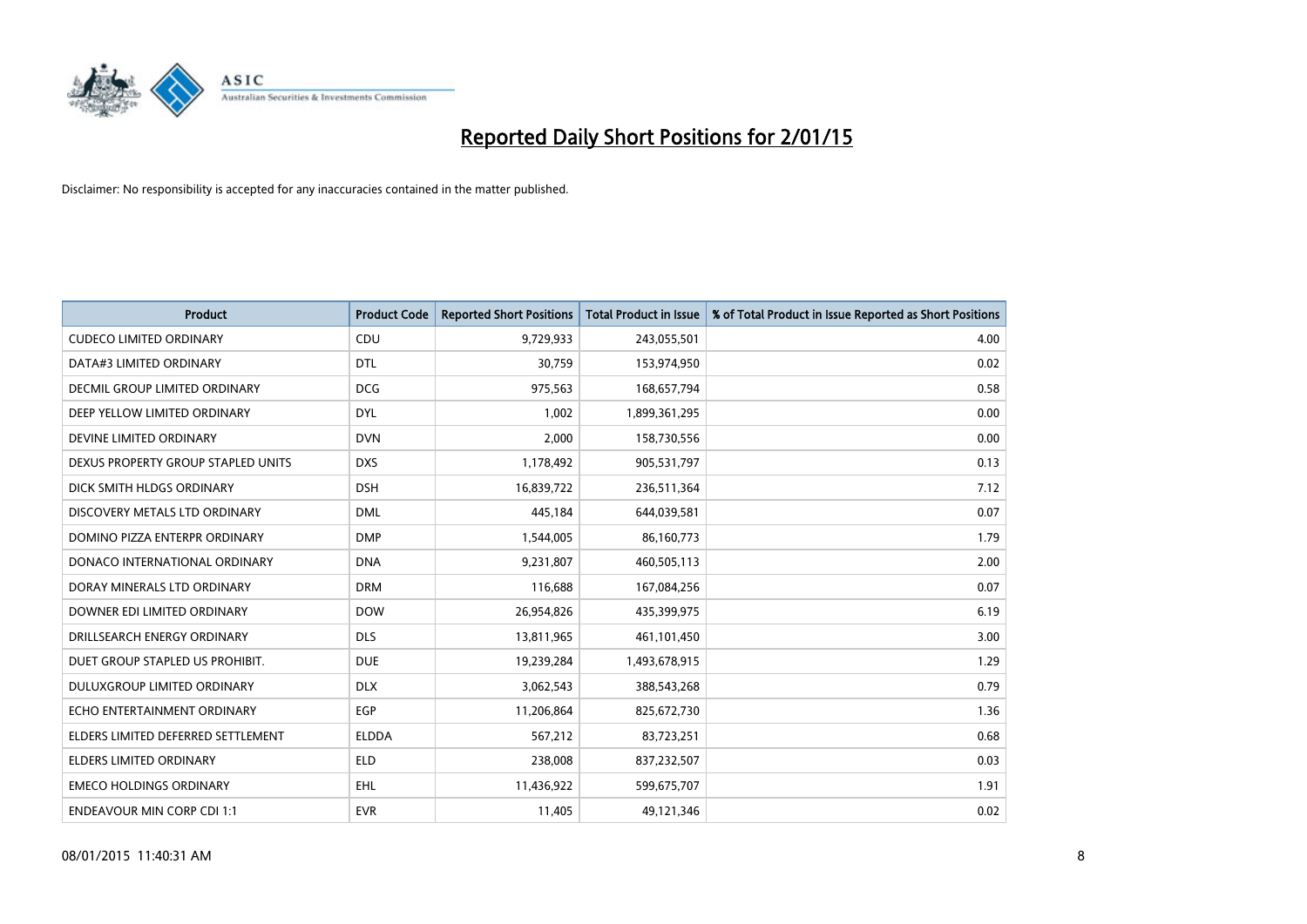

| <b>Product</b>                         | <b>Product Code</b> | <b>Reported Short Positions</b> | <b>Total Product in Issue</b> | % of Total Product in Issue Reported as Short Positions |
|----------------------------------------|---------------------|---------------------------------|-------------------------------|---------------------------------------------------------|
| <b>ENERGY RESOURCES ORDINARY 'A'</b>   | <b>ERA</b>          | 12,020,657                      | 517,725,062                   | 2.32                                                    |
| <b>ENERGY WORLD CORPOR. ORDINARY</b>   | <b>EWC</b>          | 47,636,906                      | 1,734,166,672                 | 2.75                                                    |
| <b>ENSOGO LIMITED ORDINARY</b>         | E88                 | 212,388                         | 426,069,834                   | 0.05                                                    |
| EQUATORIAL RES LTD ORDINARY            | EQX                 | 33                              | 124,445,353                   | 0.00                                                    |
| EQUITY TRUSTEES ORDINARY               | EQT                 | 42,527                          | 19,269,445                    | 0.22                                                    |
| ERM POWER LIMITED ORDINARY             | EPW                 | 1,364,406                       | 241,477,698                   | 0.57                                                    |
| ESTIA HEALTH LTD ORDINARY              | EHE                 | 218,019                         | 180,885,580                   | 0.12                                                    |
| EVOLUTION MINING LTD ORDINARY          | <b>EVN</b>          | 31,505,732                      | 714,921,647                   | 4.41                                                    |
| FAIRFAX MEDIA LTD ORDINARY             | <b>FXI</b>          | 50,299,507                      | 2,351,955,725                 | 2.14                                                    |
| <b>FANTASTIC HOLDINGS ORDINARY</b>     | <b>FAN</b>          | 14,643                          | 103,257,398                   | 0.01                                                    |
| <b>FAR LTD ORDINARY</b>                | FAR                 | 15,765,879                      | 3,126,808,427                 | 0.50                                                    |
| FEDERATION CNTRES ORD/UNIT STAPLED SEC | <b>FDC</b>          | 2,531,607                       | 1,427,641,565                 | 0.18                                                    |
| FINBAR GROUP LIMITED ORDINARY          | <b>FRI</b>          | 7,447                           | 228,720,815                   | 0.00                                                    |
| FISHER & PAYKEL H. ORDINARY            | <b>FPH</b>          | 621,121                         | 557,847,151                   | 0.11                                                    |
| FLEETWOOD CORP ORDINARY                | <b>FWD</b>          | 1,492,629                       | 61,039,412                    | 2.45                                                    |
| FLETCHER BUILDING ORDINARY             | <b>FBU</b>          | 2,242,020                       | 687,854,788                   | 0.33                                                    |
| FLEXIGROUP LIMITED ORDINARY            | FXL                 | 7,714,390                       | 304,096,060                   | 2.54                                                    |
| FLIGHT CENTRE TRAVEL ORDINARY          | <b>FLT</b>          | 6,178,477                       | 100,718,401                   | 6.13                                                    |
| FLINDERS MINES LTD ORDINARY            | <b>FMS</b>          | 165,000                         | 2,762,995,689                 | 0.01                                                    |
| FOCUS MINERALS LTD ORDINARY            | <b>FML</b>          | 6,523,221                       | 9,137,375,877                 | 0.07                                                    |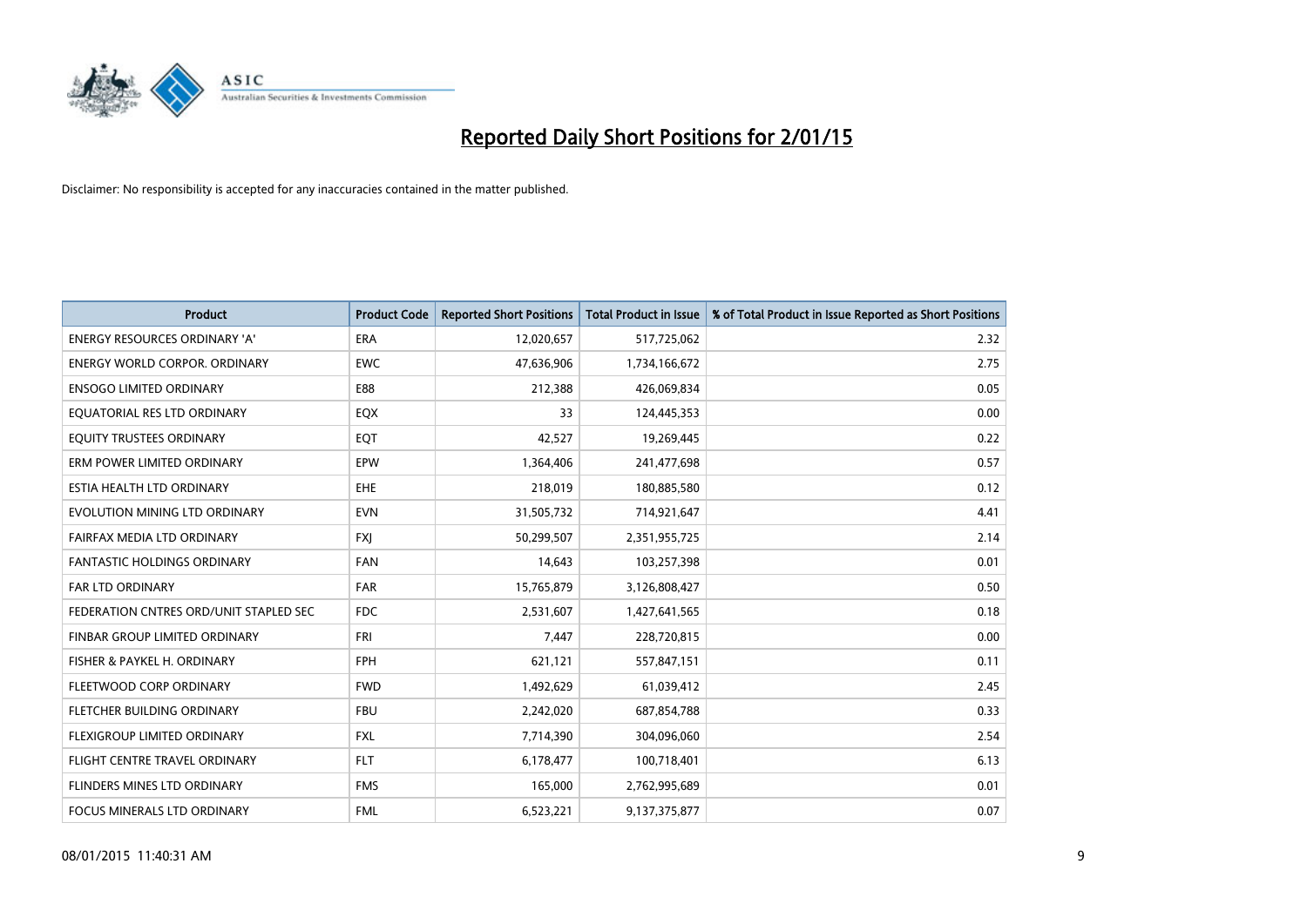

| <b>Product</b>                             | <b>Product Code</b> | <b>Reported Short Positions</b> | <b>Total Product in Issue</b> | % of Total Product in Issue Reported as Short Positions |
|--------------------------------------------|---------------------|---------------------------------|-------------------------------|---------------------------------------------------------|
| <b>FOLKESTONE EDU TRUST UNITS</b>          | <b>FET</b>          | 20,111                          | 205,992,922                   | 0.01                                                    |
| FONTERRA SHARE FUND ORDINARY UNITS         | <b>FSF</b>          | 109,403                         | 121,486,490                   | 0.09                                                    |
| <b>FORTESCUE METALS GRP ORDINARY</b>       | <b>FMG</b>          | 278,948,830                     | 3,113,798,151                 | 8.96                                                    |
| FREEDOM FOOD LTD ORDINARY                  | <b>FNP</b>          | 40.793                          | 152,689,663                   | 0.03                                                    |
| <b>FUNTASTIC LIMITED ORDINARY</b>          | <b>FUN</b>          | 370,000                         | 669,869,723                   | 0.06                                                    |
| <b>G.U.D. HOLDINGS ORDINARY</b>            | <b>GUD</b>          | 3,033,753                       | 70,939,492                    | 4.28                                                    |
| <b>G8 EDUCATION LIMITED ORDINARY</b>       | <b>GEM</b>          | 12,860,189                      | 353,691,630                   | 3.64                                                    |
| <b>GALAXY RESOURCES ORDINARY</b>           | GXY                 | 1,430,443                       | 1,064,622,267                 | 0.13                                                    |
| <b>GBST HOLDINGS., ORDINARY</b>            | GBT                 | 10,065                          | 66,561,725                    | 0.02                                                    |
| <b>GDI PROPERTY GRP STAPLED SECURITIES</b> | GDI                 | 293,794                         | 567,575,025                   | 0.05                                                    |
| <b>GENESIS ENERGY LTD ORDINARY</b>         | <b>GNE</b>          | 1,000                           | 1,000,000,000                 | 0.00                                                    |
| <b>GENETIC TECHNOLOGIES ORDINARY</b>       | GTG                 | 3,218,280                       | 848,601,758                   | 0.38                                                    |
| <b>GENTRACK GROUP LTD ORDINARY</b>         | <b>GTK</b>          | 3,000                           | 72,699,510                    | 0.00                                                    |
| <b>GENWORTH MORTGAGE ORDINARY</b>          | <b>GMA</b>          | 13,847,523                      | 650,000,000                   | 2.13                                                    |
| <b>GEODYNAMICS LIMITED ORDINARY</b>        | GDY                 | 819                             | 435,880,130                   | 0.00                                                    |
| <b>GINDALBIE METALS LTD ORDINARY</b>       | GBG                 | 31,860,765                      | 1,495,306,811                 | 2.13                                                    |
| <b>GODFREYS GRP LTD ORDINARY</b>           | GFY                 | 419,535                         | 40,298,056                    | 1.04                                                    |
| <b>GOLD ROAD RES LTD ORDINARY</b>          | GOR                 | 2,130,059                       | 594,881,822                   | 0.36                                                    |
| <b>GOODMAN FIELDER, ORDINARY</b>           | GFF                 | 4,256,156                       | 1,955,559,207                 | 0.22                                                    |
| <b>GOODMAN GROUP STAPLED</b>               | <b>GMG</b>          | 13,822,315                      | 1,745,460,061                 | 0.79                                                    |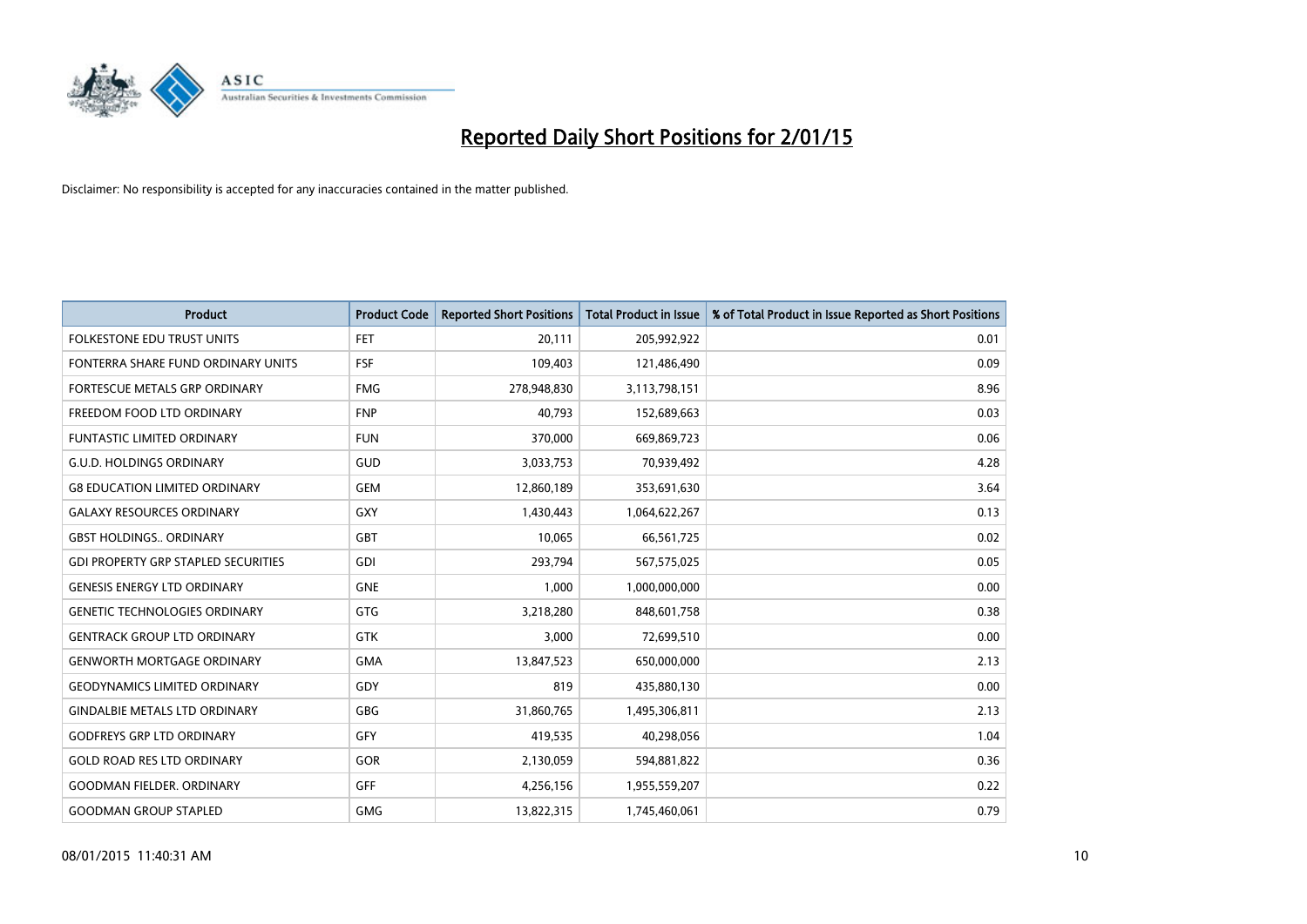

| <b>Product</b>                                   | <b>Product Code</b> | <b>Reported Short Positions</b> | <b>Total Product in Issue</b> | % of Total Product in Issue Reported as Short Positions |
|--------------------------------------------------|---------------------|---------------------------------|-------------------------------|---------------------------------------------------------|
| <b>GPT GROUP STAPLED SEC.</b>                    | <b>GPT</b>          | 4,986,271                       | 1,685,460,955                 | 0.30                                                    |
| <b>GRAINCORP LIMITED A CLASS ORDINARY</b>        | <b>GNC</b>          | 15,655,320                      | 228,855,628                   | 6.84                                                    |
| <b>GRANGE RESOURCES, ORDINARY</b>                | <b>GRR</b>          | 11,632,030                      | 1,157,097,869                 | 1.01                                                    |
| <b>GREENCROSS LIMITED ORDINARY</b>               | GXL                 | 2,467,818                       | 111,447,503                   | 2.21                                                    |
| <b>GREENLAND MIN EN LTD ORDINARY</b>             | GGG                 | 3,435,418                       | 669,389,552                   | 0.51                                                    |
| <b>GREENLAND MIN EN LTD RIGHTS 26-JUN-14</b>     | GGGR                | 3,842                           | 88,685,050                    | 0.00                                                    |
| <b>GROWTHPOINT PROPERTY ORD/UNIT STAPLED SEC</b> | GOZ                 | 2,089,754                       | 554,602,697                   | 0.38                                                    |
| <b>GRYPHON MINERALS LTD ORDINARY</b>             | GRY                 | 2,104,093                       | 401,185,424                   | 0.52                                                    |
| <b>GUILDFORD COAL LTD ORDINARY</b>               | <b>GUF</b>          | 77,890                          | 917,612,681                   | 0.01                                                    |
| <b>GWA GROUP LTD ORDINARY</b>                    | <b>GWA</b>          | 16,064,383                      | 306,533,770                   | 5.24                                                    |
| HANSEN TECHNOLOGIES ORDINARY                     | <b>HSN</b>          | 20,282                          | 163,214,381                   | 0.01                                                    |
| HARVEY NORMAN ORDINARY                           | <b>HVN</b>          | 46,085,340                      | 1,110,603,911                 | 4.15                                                    |
| HEALTHSCOPE LIMITED. ORDINARY                    | <b>HSO</b>          | 16,286,227                      | 1,732,094,838                 | 0.94                                                    |
| <b>HENDERSON GROUP CDI 1:1</b>                   | <b>HGG</b>          | 4,013,190                       | 776,451,740                   | 0.52                                                    |
| HFA HOLDINGS LIMITED ORDINARY                    | <b>HFA</b>          | 308                             | 162,147,897                   | 0.00                                                    |
| HIGHFIELD RES LTD ORDINARY                       | <b>HFR</b>          | 1,265,701                       | 200,500,003                   | 0.63                                                    |
| HIGHLANDS PACIFIC ORDINARY                       | HIG                 | 3,153                           | 918,694,336                   | 0.00                                                    |
| HILLGROVE RES LTD ORDINARY                       | <b>HGO</b>          | 133,291                         | 147,711,123                   | 0.09                                                    |
| HILLS LTD ORDINARY                               | <b>HIL</b>          | 1,221,236                       | 231,985,526                   | 0.53                                                    |
| HORIZON OIL LIMITED ORDINARY                     | <b>HZN</b>          | 34,757,108                      | 1,301,981,265                 | 2.67                                                    |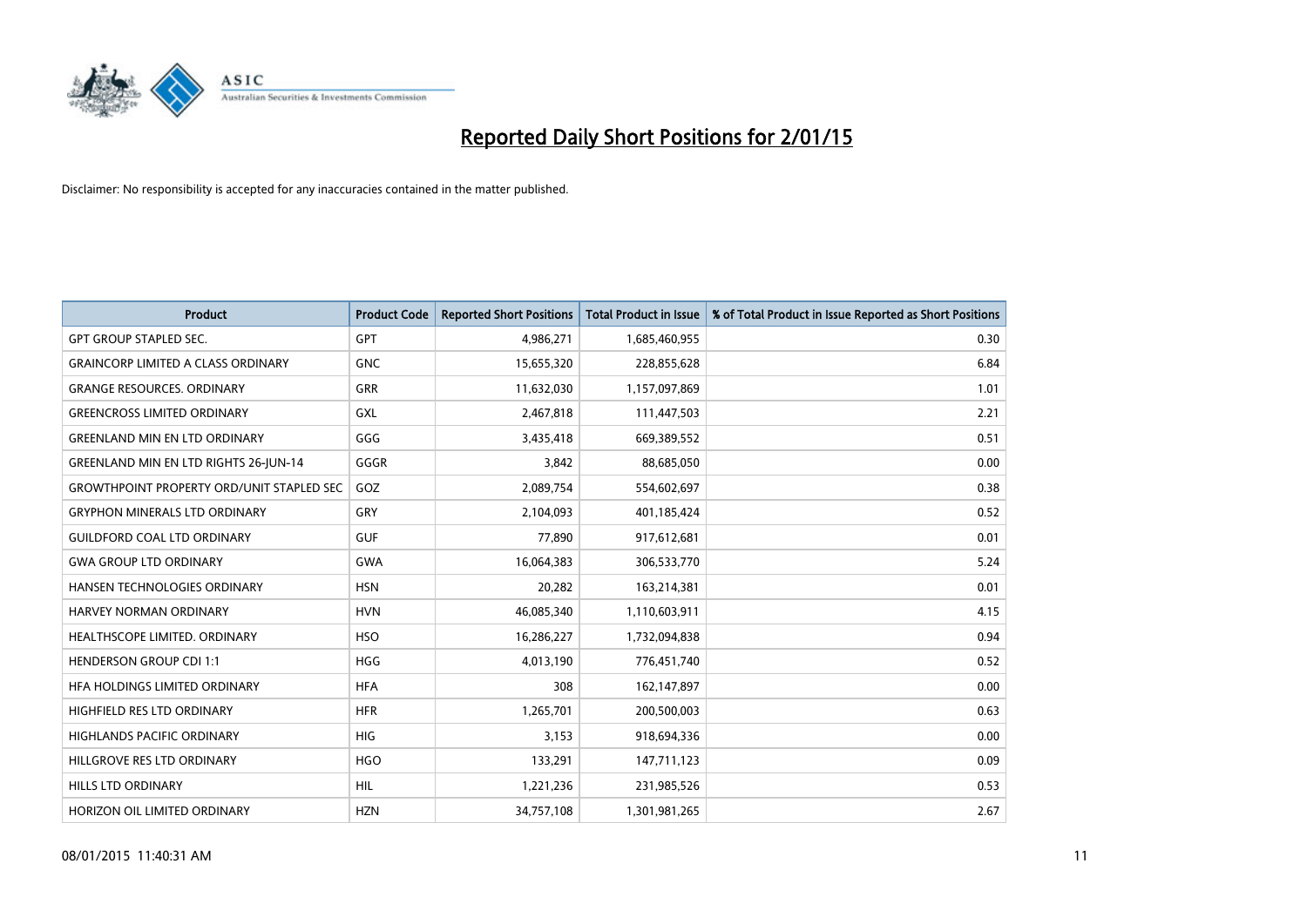

| <b>Product</b>                                | <b>Product Code</b> | <b>Reported Short Positions</b> | <b>Total Product in Issue</b> | % of Total Product in Issue Reported as Short Positions |
|-----------------------------------------------|---------------------|---------------------------------|-------------------------------|---------------------------------------------------------|
| <b>HOTEL PROPERTY STAPLED</b>                 | <b>HPI</b>          | 218,296                         | 146,105,439                   | 0.15                                                    |
| HUON AQUACULTURE GRP ORDINARY                 | <b>HUO</b>          | 905,261                         | 87,337,207                    | 1.04                                                    |
| <b>ICAR ASIA LTD ORDINARY</b>                 | ICQ                 | 426,524                         | 217,769,656                   | 0.20                                                    |
| <b>ICON ENERGY LIMITED ORDINARY</b>           | <b>ICN</b>          | 100,000                         | 618,717,503                   | 0.02                                                    |
| <b>IINET LIMITED ORDINARY</b>                 | <b>IIN</b>          | 7,771,185                       | 162, 163, 526                 | 4.79                                                    |
| <b>ILUKA RESOURCES ORDINARY</b>               | <b>ILU</b>          | 19,423,408                      | 418,700,517                   | 4.64                                                    |
| <b>IMDEX LIMITED ORDINARY</b>                 | <b>IMD</b>          | 2,003,813                       | 216,203,136                   | 0.93                                                    |
| IMF BENTHAM LTD ORDINARY                      | <b>IMF</b>          | 4,356,859                       | 166,580,957                   | 2.62                                                    |
| <b>INCITEC PIVOT ORDINARY</b>                 | <b>IPL</b>          | 30,472,365                      | 1,675,621,466                 | 1.82                                                    |
| <b>INDEPENDENCE GROUP ORDINARY</b>            | <b>IGO</b>          | 2,099,586                       | 234,256,573                   | 0.90                                                    |
| INDOPHIL RESOURCES ORDINARY                   | <b>IRN</b>          | 5,671,441                       | 1,203,146,194                 | 0.47                                                    |
| <b>INDUSTRIA REIT STAPLED</b>                 | <b>IDR</b>          | 406,137                         | 125,000,001                   | 0.32                                                    |
| INFIGEN ENERGY STAPLED SECURITIES             | <b>IFN</b>          | 3,088,562                       | 767,887,581                   | 0.40                                                    |
| <b>INFOMEDIA LTD ORDINARY</b>                 | <b>IFM</b>          | 836,049                         | 307,127,687                   | 0.27                                                    |
| INGENIA GROUP STAPLED SECURITIES              | <b>INA</b>          | 9,639,863                       | 878,851,910                   | 1.10                                                    |
| INSURANCE AUSTRALIA ORDINARY                  | IAG                 | 7,650,295                       | 2,341,618,048                 | 0.33                                                    |
| <b>INTREPID MINES ORDINARY</b>                | <b>IAU</b>          | 618,276                         | 369,869,196                   | 0.17                                                    |
| <b>INVESTA OFFICE FUND STAPLED SECURITIES</b> | <b>IOF</b>          | 828,441                         | 614,047,458                   | 0.13                                                    |
| <b>INVOCARE LIMITED ORDINARY</b>              | IVC                 | 3,715,333                       | 110,030,298                   | 3.38                                                    |
| <b>IOOF HOLDINGS LTD ORDINARY</b>             | IFL                 | 13,928,620                      | 300,133,752                   | 4.64                                                    |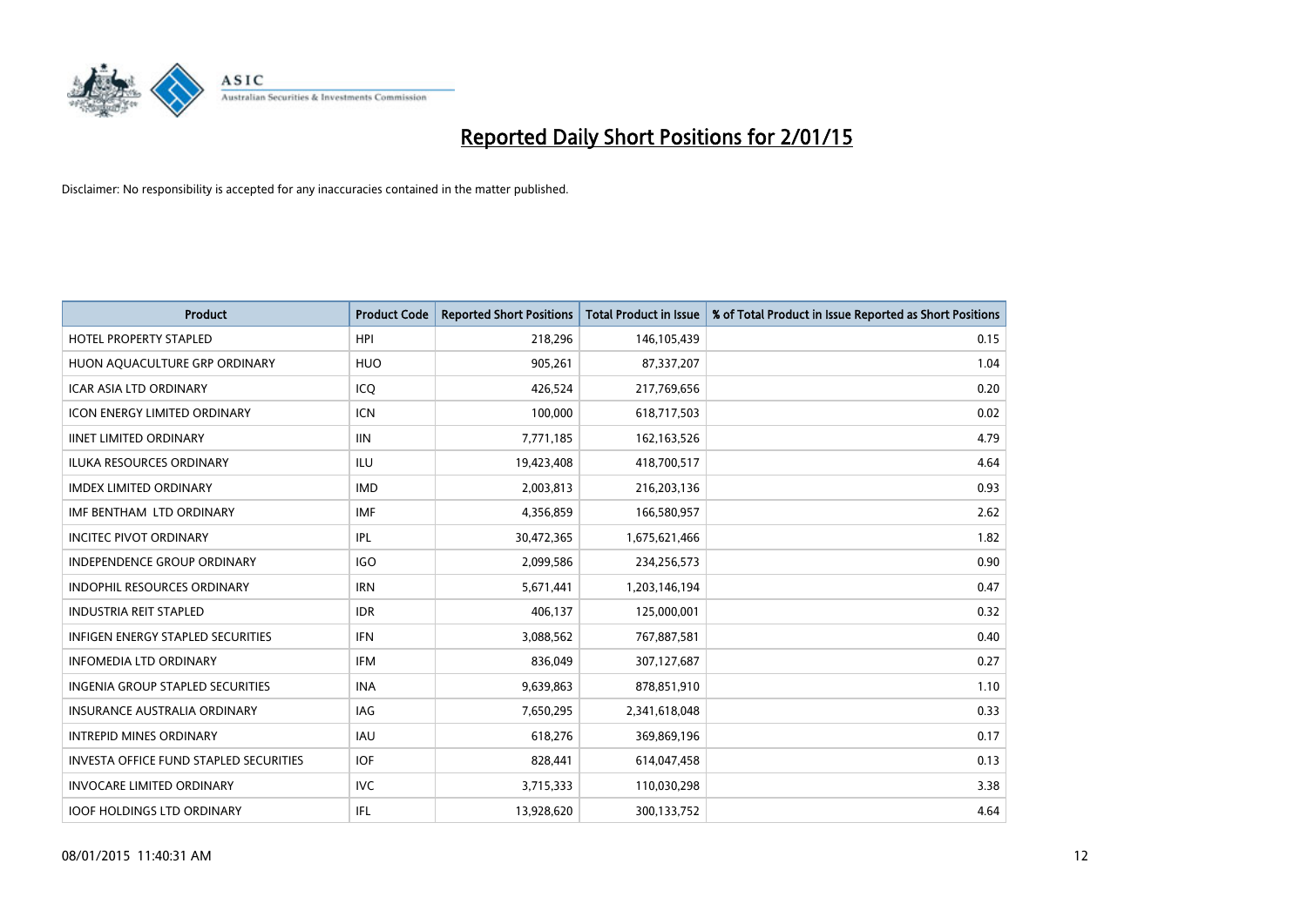

| <b>Product</b>                                  | <b>Product Code</b> | <b>Reported Short Positions</b> | <b>Total Product in Issue</b> | % of Total Product in Issue Reported as Short Positions |
|-------------------------------------------------|---------------------|---------------------------------|-------------------------------|---------------------------------------------------------|
| <b>IPH LIMITED ORDINARY</b>                     | <b>IPH</b>          | 548,406                         | 157,559,499                   | 0.35                                                    |
| <b>IPROPERTY GROUP LTD ORDINARY</b>             | <b>IPP</b>          | 1,940,964                       | 186,703,204                   | 1.04                                                    |
| <b>IRESS LIMITED ORDINARY</b>                   | <b>IRE</b>          | 5,999,980                       | 159,097,319                   | 3.77                                                    |
| <b>ISELECT LTD ORDINARY</b>                     | <b>ISU</b>          | 1,270,037                       | 261,489,894                   | 0.49                                                    |
| <b>ISENTIA GROUP LTD ORDINARY</b>               | <b>ISD</b>          | 382,695                         | 200,000,001                   | 0.19                                                    |
| <b>ISENTRIC LTD. ORDINARY</b>                   | ICU                 | 74,064                          | 77,362,962                    | 0.10                                                    |
| <b>JAMES HARDIE INDUST CHESS DEPOSITARY INT</b> | <b>IHX</b>          | 9,872,020                       | 445,229,454                   | 2.22                                                    |
| <b>JAPARA HEALTHCARE LT ORDINARY</b>            | <b>IHC</b>          | 13,240,015                      | 263,046,592                   | 5.03                                                    |
| <b>JB HI-FI LIMITED ORDINARY</b>                | <b>IBH</b>          | 11,434,359                      | 98,950,309                    | 11.56                                                   |
| KAROON GAS AUSTRALIA ORDINARY                   | <b>KAR</b>          | 18,588,787                      | 250,085,718                   | 7.43                                                    |
| KATHMANDU HOLD LTD ORDINARY                     | <b>KMD</b>          | 4,981,602                       | 201,484,583                   | 2.47                                                    |
| <b>KBL MINING LIMITED ORDINARY</b>              | <b>KBL</b>          | 1,820                           | 396,535,629                   | 0.00                                                    |
| KINGSGATE CONSOLID. ORDINARY                    | <b>KCN</b>          | 20,633,257                      | 223,584,937                   | 9.23                                                    |
| KINGSROSE MINING LTD ORDINARY                   | <b>KRM</b>          | 414,490                         | 358,611,493                   | 0.12                                                    |
| LEIGHTON HOLDINGS ORDINARY                      | LEI                 | 6,454,665                       | 338,503,563                   | 1.91                                                    |
| LEND LEASE GROUP UNIT/ORD STAPLED               | LLC                 | 1,977,782                       | 579,596,726                   | 0.34                                                    |
| LIFESTYLE COMMUNIT. ORDINARY                    | LIC                 | 25,000                          | 101,220,131                   | 0.02                                                    |
| LIQUEFIED NATURAL ORDINARY                      | <b>LNG</b>          | 12,457,541                      | 462,223,201                   | 2.70                                                    |
| LOGICAMMS LIMITED ORDINARY                      | <b>LCM</b>          | 24,917                          | 71,178,179                    | 0.04                                                    |
| LONESTAR RESO LTD ORDINARY                      | <b>LNR</b>          | 107,183                         | 752,187,211                   | 0.01                                                    |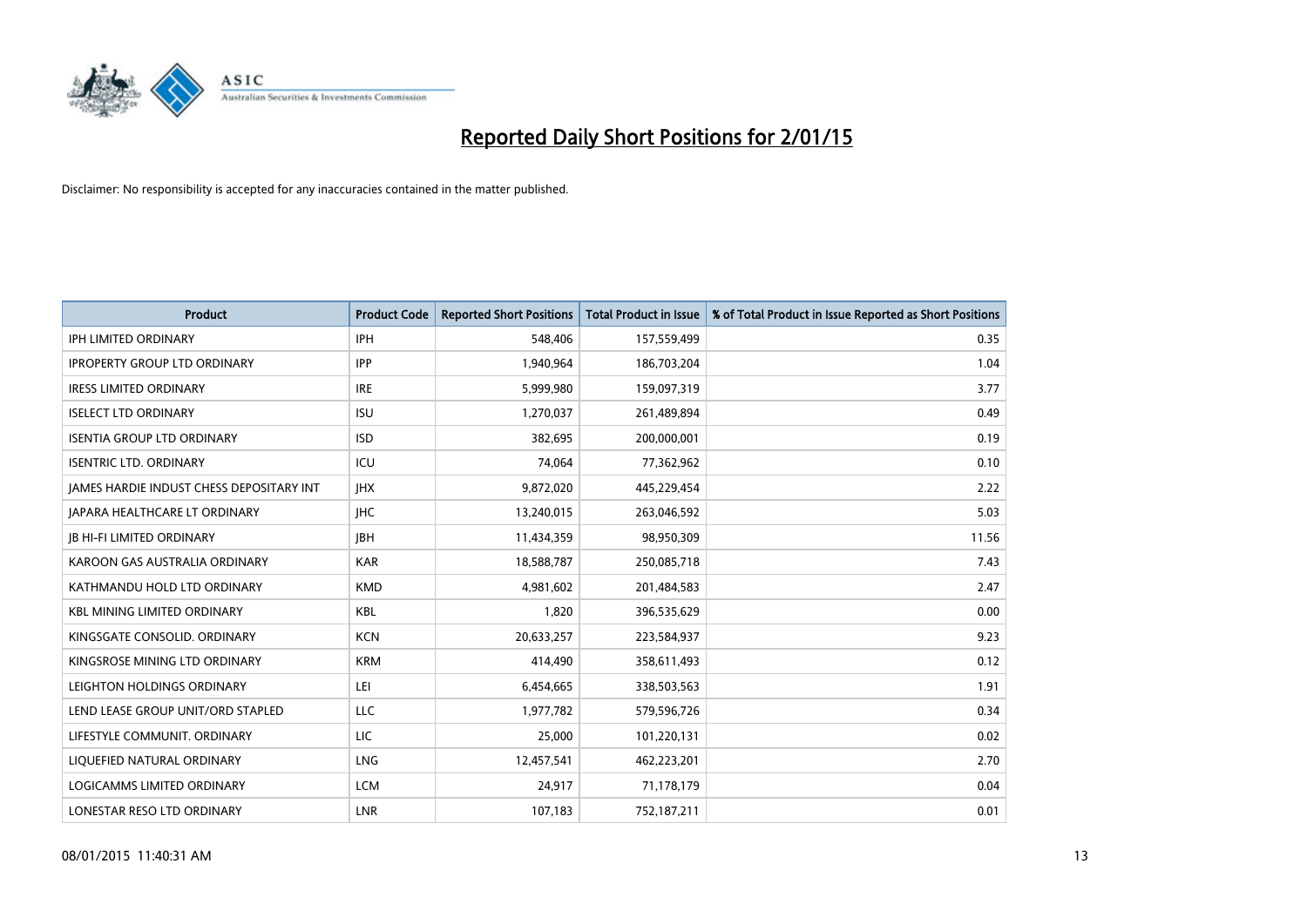

| <b>Product</b>                        | <b>Product Code</b> | <b>Reported Short Positions</b> | <b>Total Product in Issue</b> | % of Total Product in Issue Reported as Short Positions |
|---------------------------------------|---------------------|---------------------------------|-------------------------------|---------------------------------------------------------|
| LUCAPA DIAMOND LTD ORDINARY           | <b>LOM</b>          | 4.840                           | 181,872,742                   | 0.00                                                    |
| LYNAS CORPORATION ORDINARY            | <b>LYC</b>          | 75,414,474                      | 3,370,955,034                 | 2.24                                                    |
| <b>M2 GRP LTD ORDINARY</b>            | <b>MTU</b>          | 3,100,191                       | 181,905,060                   | 1.70                                                    |
| MACA LIMITED ORDINARY                 | <b>MLD</b>          | 498,194                         | 232,676,373                   | 0.21                                                    |
| <b>MACMAHON HOLDINGS ORDINARY</b>     | <b>MAH</b>          | 2,582,174                       | 1,261,699,966                 | 0.20                                                    |
| MACO ATLAS ROADS GRP ORDINARY STAPLED | <b>MOA</b>          | 12,726,322                      | 511,538,852                   | 2.49                                                    |
| MACQUARIE GROUP LTD ORDINARY          | <b>MOG</b>          | 356,069                         | 324,342,024                   | 0.11                                                    |
| MAGELLAN FIN GRP LTD ORDINARY         | <b>MFG</b>          | 2,008,642                       | 159,818,691                   | 1.26                                                    |
| <b>MANTRA GROUP LTD ORDINARY</b>      | <b>MTR</b>          | 4,397,466                       | 249,471,229                   | 1.76                                                    |
| <b>MATRIX C &amp; E LTD ORDINARY</b>  | <b>MCE</b>          | 2,565,538                       | 94,555,428                    | 2.71                                                    |
| MAVERICK DRILLING ORDINARY            | <b>MAD</b>          | 1,621,462                       | 544,321,602                   | 0.30                                                    |
| <b>MAXITRANS INDUSTRIES ORDINARY</b>  | <b>MXI</b>          | 14,089                          | 185,075,653                   | 0.01                                                    |
| MAYNE PHARMA LTD ORDINARY             | <b>MYX</b>          | 16,827,574                      | 591,881,071                   | 2.84                                                    |
| MCMILLAN SHAKESPEARE ORDINARY         | <b>MMS</b>          | 863,924                         | 77,525,801                    | 1.11                                                    |
| <b>MCPHERSON'S LTD ORDINARY</b>       | <b>MCP</b>          | 10,001                          | 96,684,407                    | 0.01                                                    |
| MEDIBANK PRIVATE LTD ORDINARY         | <b>MPL</b>          | 51,126,520                      | 2,754,003,240                 | 1.86                                                    |
| MEDUSA MINING LTD ORDINARY            | <b>MML</b>          | 11,324,371                      | 207,794,301                   | 5.45                                                    |
| MEO AUSTRALIA LTD ORDINARY            | <b>MEO</b>          | 411,000                         | 750,488,387                   | 0.05                                                    |
| MERIDIAN ENERGY INSTALMENT RECEIPTS   | <b>MEZCA</b>        | 200,000                         | 1,255,413,626                 | 0.02                                                    |
| MESOBLAST LIMITED ORDINARY            | <b>MSB</b>          | 13,417,241                      | 324,176,029                   | 4.14                                                    |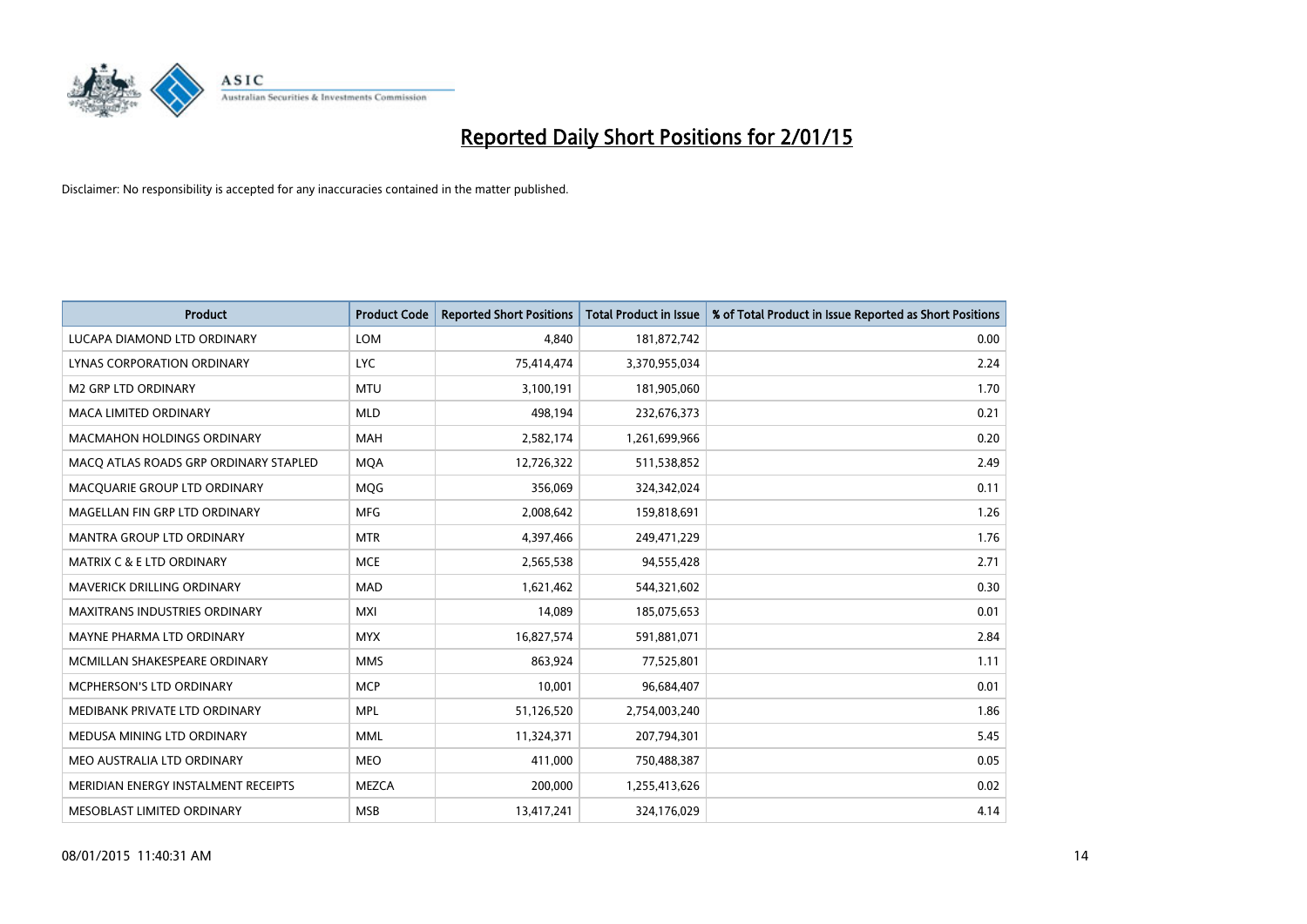

| <b>Product</b>                    | <b>Product Code</b> | <b>Reported Short Positions</b> | <b>Total Product in Issue</b> | % of Total Product in Issue Reported as Short Positions |
|-----------------------------------|---------------------|---------------------------------|-------------------------------|---------------------------------------------------------|
| METALS X LIMITED ORDINARY         | <b>MLX</b>          | 78,966                          | 413,957,186                   | 0.02                                                    |
| METCASH LIMITED ORDINARY          | <b>MTS</b>          | 95,545,231                      | 903,309,574                   | 10.58                                                   |
| METMINCO LIMITED ORDINARY         | <b>MNC</b>          | 22,000                          | 1,855,516,023                 | 0.00                                                    |
| MIGHTY RIVER POWER ORDINARY       | <b>MYT</b>          | 1,758,966                       | 1,400,012,517                 | 0.13                                                    |
| MINCOR RESOURCES NL ORDINARY      | <b>MCR</b>          | 30,779                          | 188,208,274                   | 0.02                                                    |
| MINERAL DEPOSITS ORDINARY         | <b>MDL</b>          | 862,309                         | 103,676,341                   | 0.83                                                    |
| MINERAL RESOURCES, ORDINARY       | <b>MIN</b>          | 16,916,598                      | 187,270,274                   | 9.03                                                    |
| MINT PAYMENTS LTD ORDINARY        | <b>MNW</b>          | 27,180                          | 470,635,552                   | 0.01                                                    |
| MIRABELA NICKEL LTD ORDINARY      | <b>MBN</b>          | 2,012,293                       | 929,710,216                   | 0.22                                                    |
| MIRVAC GROUP STAPLED SECURITIES   | <b>MGR</b>          | 13,731,649                      | 3,697,197,370                 | 0.37                                                    |
| <b>MMAOFFSHOR ORDINARY</b>        | <b>MRM</b>          | 22,175,762                      | 368,666,221                   | 6.02                                                    |
| MOLOPO ENERGY LTD ORDINARY        | <b>MPO</b>          | 30,833                          | 248,705,730                   | 0.01                                                    |
| MONADELPHOUS GROUP ORDINARY       | <b>MND</b>          | 6,321,780                       | 92,998,380                    | 6.80                                                    |
| MONASH IVF GROUP LTD ORDINARY     | <b>MVF</b>          | 676,669                         | 231,081,089                   | 0.29                                                    |
| MORTGAGE CHOICE LTD ORDINARY      | <b>MOC</b>          | 19,705                          | 124,216,248                   | 0.02                                                    |
| <b>MOUNT GIBSON IRON ORDINARY</b> | <b>MGX</b>          | 58,830,884                      | 1,090,805,085                 | 5.39                                                    |
| MULTIPLEX SITES SITES             | <b>MXUPA</b>        | 2,100                           | 4,500,000                     | 0.05                                                    |
| MYER HOLDINGS LTD ORDINARY        | <b>MYR</b>          | 96,118,845                      | 585,689,551                   | 16.41                                                   |
| <b>MYSTATE LIMITED ORDINARY</b>   | <b>MYS</b>          | 6,106                           | 87,283,417                    | 0.01                                                    |
| NANOSONICS LIMITED ORDINARY       | <b>NAN</b>          | 2,548,529                       | 264,362,826                   | 0.96                                                    |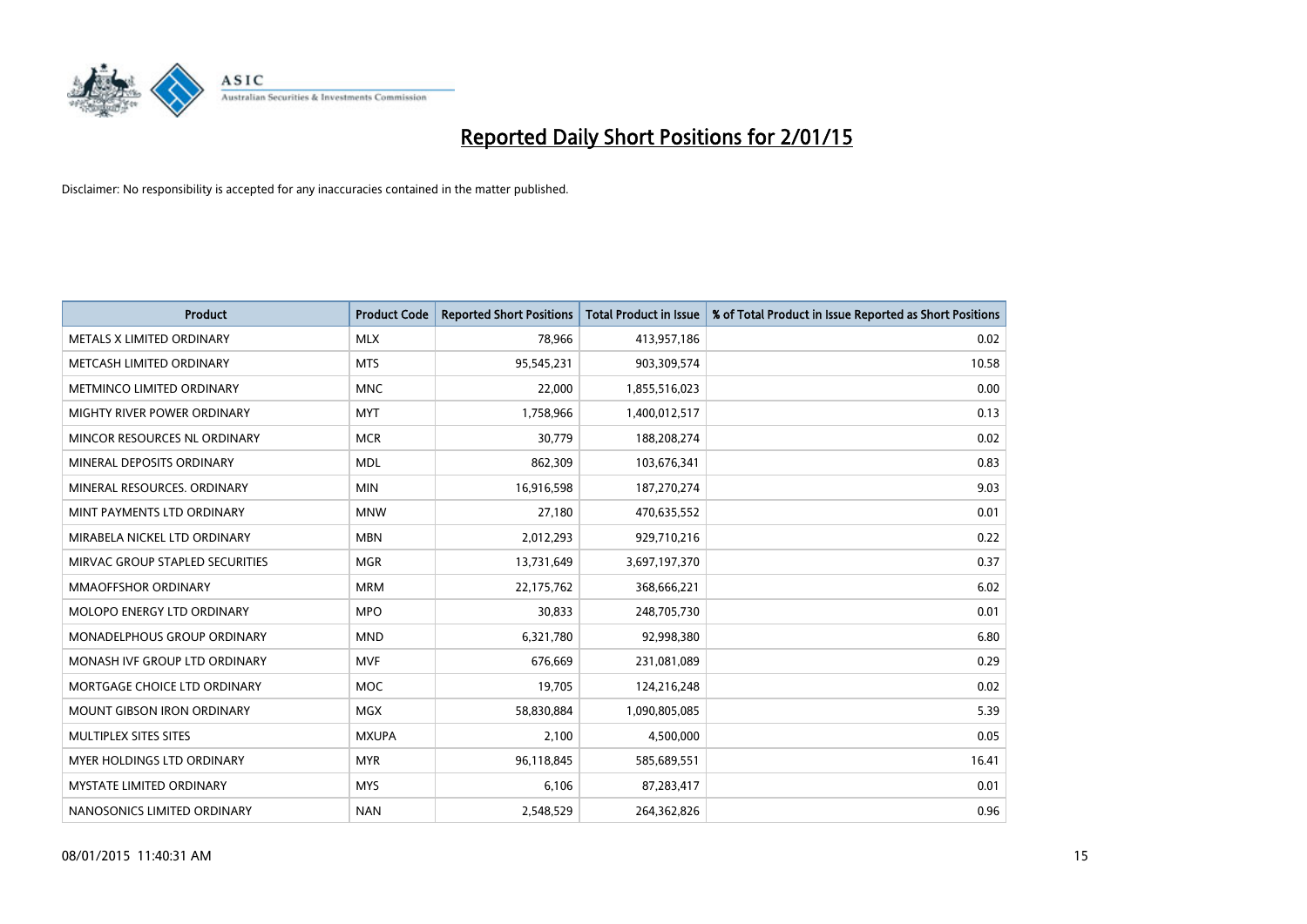![](_page_15_Picture_0.jpeg)

| Product                                | <b>Product Code</b> | <b>Reported Short Positions</b> | <b>Total Product in Issue</b> | % of Total Product in Issue Reported as Short Positions |
|----------------------------------------|---------------------|---------------------------------|-------------------------------|---------------------------------------------------------|
| NATIONAL AUST. BANK ORDINARY           | <b>NAB</b>          | 12,164,215                      | 2,419,353,823                 | 0.50                                                    |
| NATIONAL STORAGE STAPLED               | <b>NSR</b>          | 1,807,736                       | 295,631,660                   | 0.61                                                    |
| NAVITAS LIMITED ORDINARY               | <b>NVT</b>          | 3,406,177                       | 376,037,813                   | 0.91                                                    |
| NEARMAP LTD ORDINARY                   | <b>NEA</b>          | 2,044,052                       | 348,196,101                   | 0.59                                                    |
| NEOMETALS LTD ORDINARY                 | <b>NMT</b>          | 2,000                           | 499,453,895                   | 0.00                                                    |
| NEON ENERGY LIMITED ORDINARY           | <b>NEN</b>          | 13,245                          | 553,037,848                   | 0.00                                                    |
| NEW HOPE CORPORATION ORDINARY          | <b>NHC</b>          | 1,344,255                       | 830,999,449                   | 0.16                                                    |
| NEWCREST MINING ORDINARY               | <b>NCM</b>          | 8,817,822                       | 766,510,971                   | 1.15                                                    |
| NEWS CORP A NON-VOTING CDI             | <b>NWSLV</b>        | 40,448                          | 2,852,304                     | 1.42                                                    |
| NEWS CORP B VOTING CDI                 | <b>NWS</b>          | 2,256,533                       | 37,331,492                    | 6.04                                                    |
| NEWSAT LIMITED ORDINARY                | <b>NWT</b>          | 6,459,713                       | 643,574,841                   | 1.00                                                    |
| NEXTDC LIMITED ORDINARY                | <b>NXT</b>          | 17,241,604                      | 193,154,486                   | 8.93                                                    |
| NEXUS ENERGY LIMITED ORDINARY          | <b>NXS</b>          | 83,983                          | 1,330,219,459                 | 0.01                                                    |
| NIB HOLDINGS LIMITED ORDINARY          | <b>NHF</b>          | 2,120,599                       | 439,004,182                   | 0.48                                                    |
| NINE ENTERTAINMENT ORDINARY            | <b>NEC</b>          | 17,960,478                      | 940,295,023                   | 1.91                                                    |
| NOBLE MINERAL RES ORDINARY             | <b>NMG</b>          | 2,365,726                       | 666,397,952                   | 0.36                                                    |
| NORTHERN IRON LTD ORDINARY             | <b>NFE</b>          | 11,392                          | 484,405,314                   | 0.00                                                    |
| NORTHERN STAR ORDINARY                 | <b>NST</b>          | 16,612,716                      | 592,256,718                   | 2.80                                                    |
| NOVION PROPERTY GRP STAPLED SECURITIES | <b>NVN</b>          | 20,152,747                      | 3,050,627,717                 | 0.66                                                    |
| NRW HOLDINGS LIMITED ORDINARY          | <b>NWH</b>          | 14,994,438                      | 278,888,011                   | 5.38                                                    |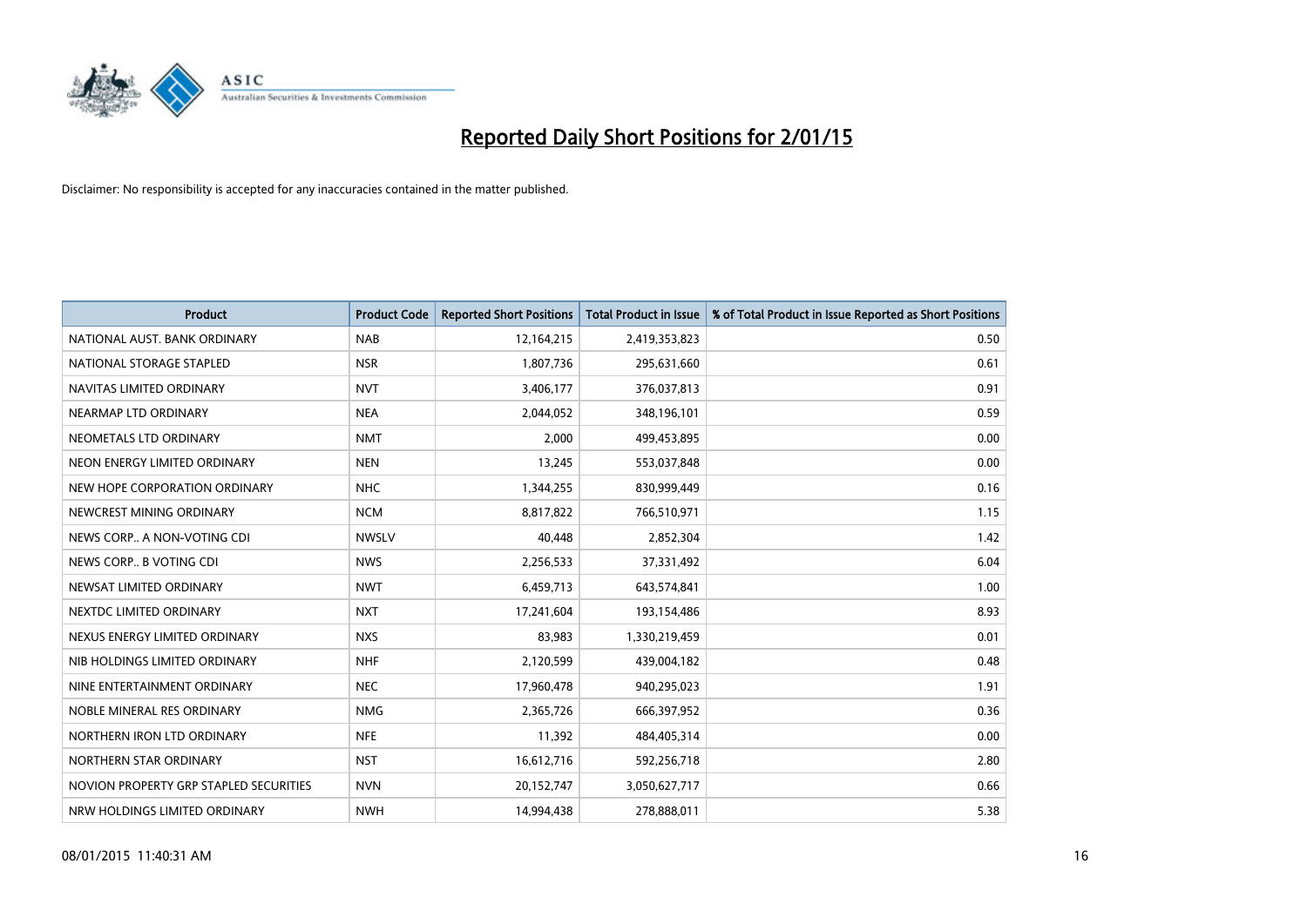![](_page_16_Picture_0.jpeg)

| <b>Product</b>                        | <b>Product Code</b> | <b>Reported Short Positions</b> | <b>Total Product in Issue</b> | % of Total Product in Issue Reported as Short Positions |
|---------------------------------------|---------------------|---------------------------------|-------------------------------|---------------------------------------------------------|
| NUFARM LIMITED ORDINARY               | <b>NUF</b>          | 7,042,927                       | 264,858,589                   | 2.66                                                    |
| NUPLEX INDUSTRIES ORDINARY            | <b>NPX</b>          | 1,000                           | 198,125,827                   | 0.00                                                    |
| OCEANAGOLD CORP. CHESS DEPOSITARY INT | <b>OGC</b>          | 1,670,397                       | 301,520,186                   | 0.55                                                    |
| OIL SEARCH LTD ORDINARY               | OSH                 | 24,250,899                      | 1,522,692,587                 | 1.59                                                    |
| OM HOLDINGS LIMITED ORDINARY          | <b>OMH</b>          | 58,082                          | 733,423,337                   | 0.01                                                    |
| OOH!MEDIA LIMITED ORDINARY            | <b>OML</b>          | 617,955                         | 149,882,534                   | 0.41                                                    |
| ORICA LIMITED ORDINARY                | ORI                 | 25,013,046                      | 372,743,291                   | 6.71                                                    |
| ORIGIN ENERGY ORDINARY                | ORG                 | 10,306,924                      | 1,106,310,149                 | 0.93                                                    |
| OROCOBRE LIMITED ORDINARY             | <b>ORE</b>          | 3,008,079                       | 132,041,911                   | 2.28                                                    |
| ORORA LIMITED ORDINARY                | <b>ORA</b>          | 1,636,132                       | 1,206,684,923                 | 0.14                                                    |
| OROTONGROUP LIMITED ORDINARY          | ORL                 | 451,119                         | 40,880,902                    | 1.10                                                    |
| OZ MINERALS ORDINARY                  | OZL                 | 6,718,756                       | 303,470,022                   | 2.21                                                    |
| OZFOREX GROUP LTD ORDINARY            | <b>OFX</b>          | 8,405,144                       | 240,000,000                   | 3.50                                                    |
| <b>PACIFIC BRANDS ORDINARY</b>        | <b>PBG</b>          | 80,627,761                      | 917,226,291                   | 8.79                                                    |
| PACT GROUP HLDGS LTD ORDINARY         | PGH                 | 2,072,107                       | 294,145,019                   | 0.70                                                    |
| PALADIN ENERGY LTD ORDINARY           | <b>PDN</b>          | 80,278,182                      | 1,666,927,668                 | 4.82                                                    |
| PANAUST LIMITED ORDINARY              | <b>PNA</b>          | 928,508                         | 636,599,496                   | 0.15                                                    |
| PANORAMIC RESOURCES ORDINARY          | PAN                 | 1,025,462                       | 322,275,824                   | 0.32                                                    |
| PANTERRA GOLD LTD ORDINARY            | PGI                 | $\mathbf{1}$                    | 846,215,609                   | 0.00                                                    |
| PAPERLINX LIMITED ORDINARY            | <b>PPX</b>          | 57,743                          | 665, 181, 261                 | 0.01                                                    |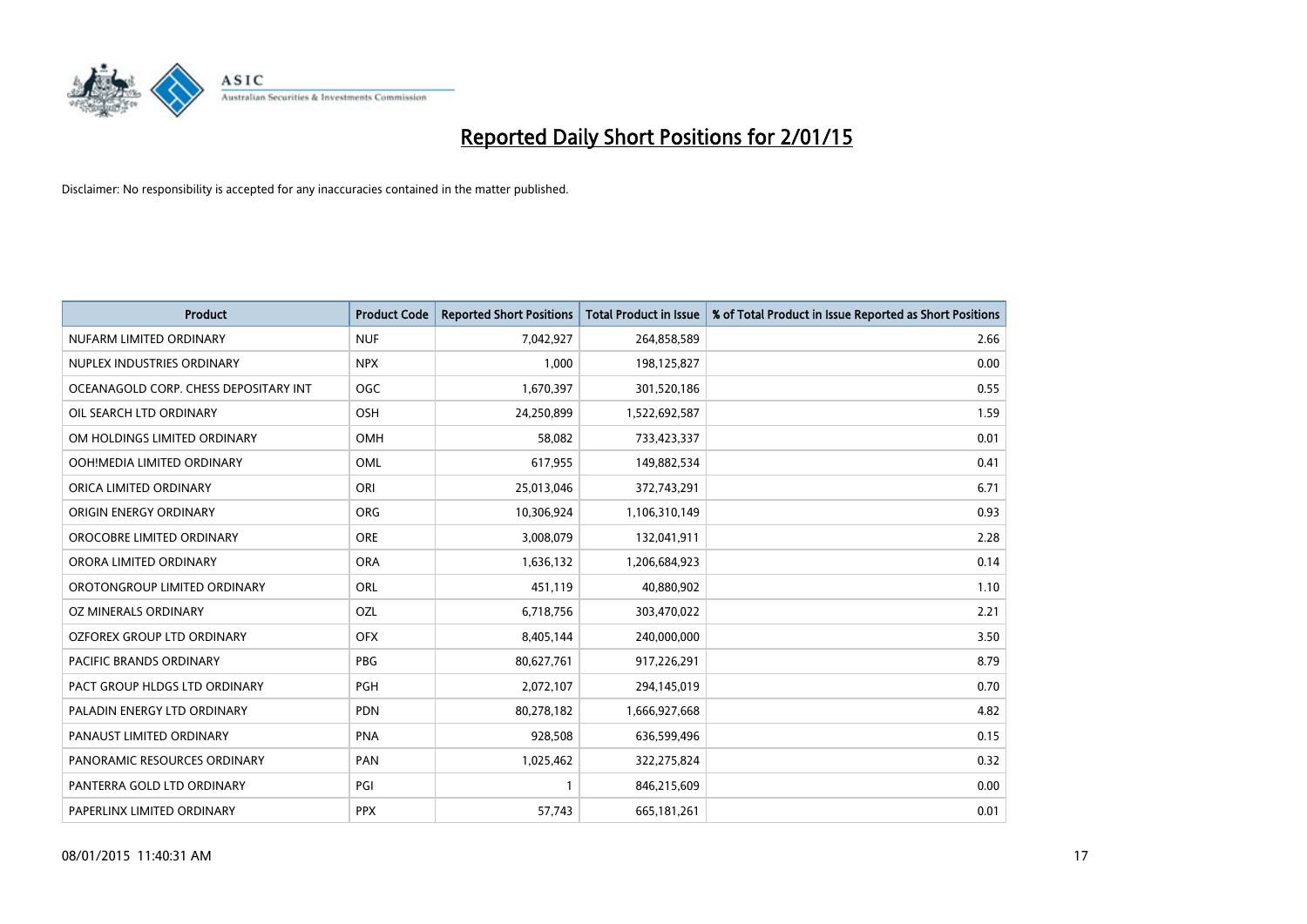![](_page_17_Picture_0.jpeg)

| <b>Product</b>                 | <b>Product Code</b> | <b>Reported Short Positions</b> | <b>Total Product in Issue</b> | % of Total Product in Issue Reported as Short Positions |
|--------------------------------|---------------------|---------------------------------|-------------------------------|---------------------------------------------------------|
| PATTIES FOODS LTD ORDINARY     | PFL                 | 9,001                           | 139,234,153                   | 0.01                                                    |
| PEET LIMITED ORDINARY          | <b>PPC</b>          | 53,676                          | 484,853,684                   | 0.01                                                    |
| PERPETUAL LIMITED ORDINARY     | PPT                 | 1,246,272                       | 46,574,426                    | 2.68                                                    |
| PERSEUS MINING LTD ORDINARY    | PRU                 | 20,660,040                      | 526,656,401                   | 3.92                                                    |
| PHARMAXIS LTD ORDINARY         | <b>PXS</b>          | 8,777                           | 310,265,349                   | 0.00                                                    |
| PHOSPHAGENICS LTD. ORDINARY    | POH                 | 43,750                          | 1,261,965,957                 | 0.00                                                    |
| PLATINUM ASSET ORDINARY        | <b>PTM</b>          | 2,069,473                       | 581,767,582                   | 0.36                                                    |
| PLATINUM AUSTRALIA ORDINARY    | PLA                 | 836,127                         | 504,968,043                   | 0.17                                                    |
| PLATINUM CAPITAL LTD ORDINARY  | <b>PMC</b>          | 1,742                           | 232,190,254                   | 0.00                                                    |
| PMP LIMITED ORDINARY           | <b>PMP</b>          | 27,581                          | 323,781,124                   | 0.01                                                    |
| POSEIDON NICK LTD ORDINARY     | <b>POS</b>          | 1,903,830                       | 680,250,810                   | 0.28                                                    |
| PRANA BIOTECHNOLOGY ORDINARY   | PBT                 | 1,919,272                       | 488,936,960                   | 0.39                                                    |
| PREMIER INVESTMENTS ORDINARY   | <b>PMV</b>          | 886,932                         | 155,900,075                   | 0.57                                                    |
| PRIMA BIOMED LTD ORDINARY      | <b>PRR</b>          | 132,361                         | 1,374,516,550                 | 0.01                                                    |
| PRIMARY HEALTH CARE ORDINARY   | <b>PRY</b>          | 29,700,747                      | 512,130,550                   | 5.80                                                    |
| PRIME MEDIA GRP LTD ORDINARY   | PRT                 | 1,056,561                       | 366,330,303                   | 0.29                                                    |
| PROGRAMMED ORDINARY            | <b>PRG</b>          | 165,472                         | 118,651,911                   | 0.14                                                    |
| PROMESA LIMITED ORDINARY       | <b>PRA</b>          | 354,428                         | 384,412,465                   | 0.09                                                    |
| PURA VIDA ENERGY NL ORDINARY   | <b>PVD</b>          | 257,690                         | 131,730,698                   | 0.20                                                    |
| <b>QANTAS AIRWAYS ORDINARY</b> | QAN                 | 2,739,152                       | 2,196,330,250                 | 0.12                                                    |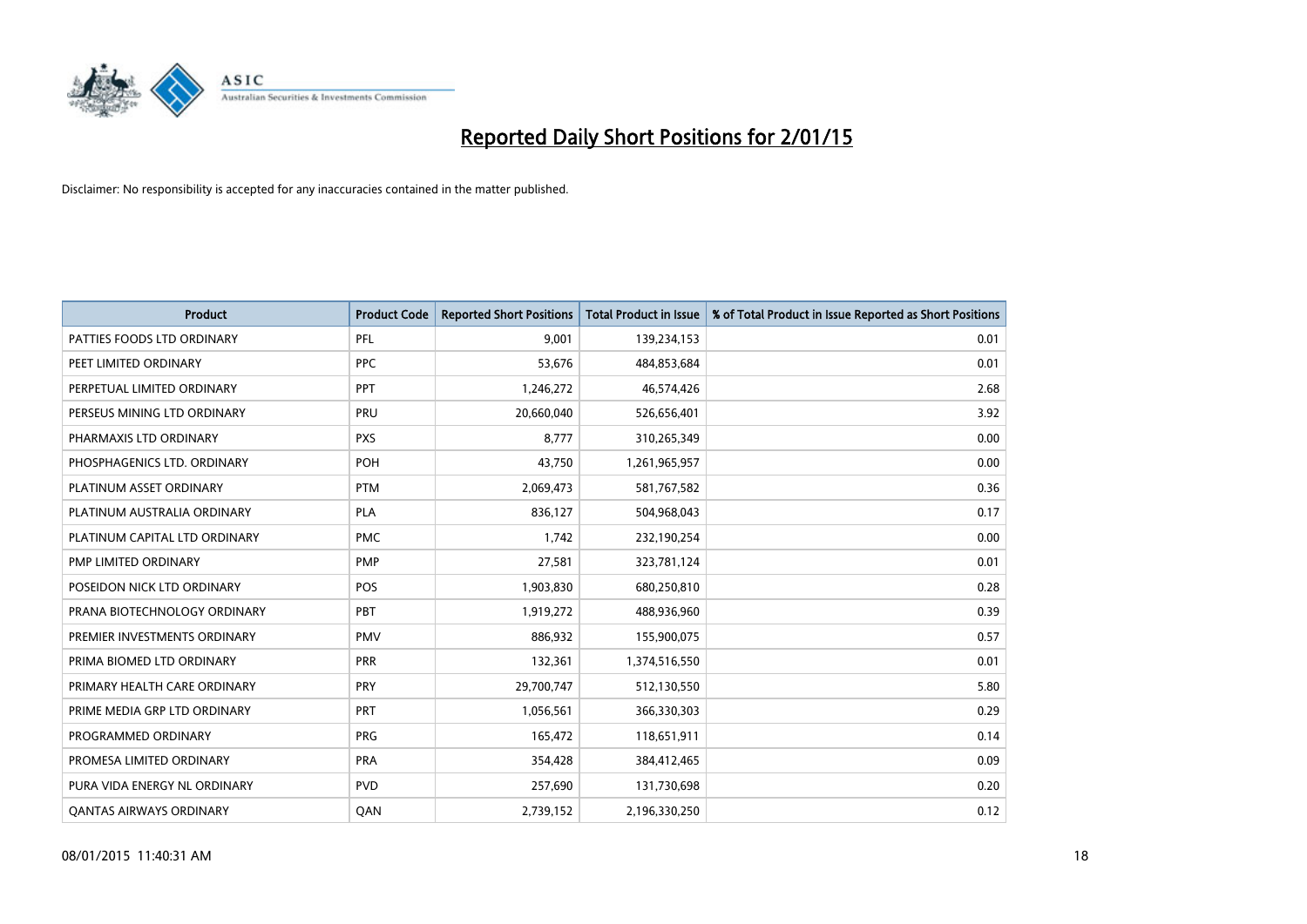![](_page_18_Picture_0.jpeg)

| <b>Product</b>                      | <b>Product Code</b> | <b>Reported Short Positions</b> | <b>Total Product in Issue</b> | % of Total Product in Issue Reported as Short Positions |
|-------------------------------------|---------------------|---------------------------------|-------------------------------|---------------------------------------------------------|
| OBE INSURANCE GROUP ORDINARY        | <b>OBE</b>          | 16,936,951                      | 1,364,945,301                 | 1.24                                                    |
| <b>QUBE HOLDINGS LTD ORDINARY</b>   | <b>QUB</b>          | 2,954,188                       | 1,054,428,076                 | 0.28                                                    |
| RAMSAY HEALTH CARE ORDINARY         | <b>RHC</b>          | 450,675                         | 202,081,252                   | 0.22                                                    |
| RCG CORPORATION LTD ORDINARY        | <b>RCG</b>          | 358,739                         | 263,808,625                   | 0.14                                                    |
| <b>RCR TOMLINSON ORDINARY</b>       | <b>RCR</b>          | 764,104                         | 139,000,806                   | 0.55                                                    |
| <b>REA GROUP ORDINARY</b>           | <b>REA</b>          | 2,309,618                       | 131,714,699                   | 1.75                                                    |
| RECALL HOLDINGS LTD ORDINARY        | <b>REC</b>          | 1,630,622                       | 313,674,711                   | 0.52                                                    |
| RECKON LIMITED ORDINARY             | <b>RKN</b>          | 1,420,414                       | 112,084,762                   | 1.27                                                    |
| <b>RED 5 LIMITED ORDINARY</b>       | <b>RED</b>          | 174,740                         | 759,451,008                   | 0.02                                                    |
| <b>RED FORK ENERGY ORDINARY</b>     | <b>RFE</b>          | 112,160                         | 501,051,719                   | 0.02                                                    |
| REDBANK ENERGY LTD ORDINARY         | <b>AEJ</b>          | 13                              | 786,287                       | 0.00                                                    |
| REGIONAL EXPRESS ORDINARY           | <b>REX</b>          | 46,456                          | 110,154,375                   | 0.04                                                    |
| REGIS HEALTHCARE LTD ORDINARY       | <b>REG</b>          | 1,858,488                       | 300, 345, 797                 | 0.62                                                    |
| <b>REGIS RESOURCES ORDINARY</b>     | <b>RRL</b>          | 54,301,717                      | 499,781,595                   | 10.87                                                   |
| RESMED INC CDI 10:1                 | <b>RMD</b>          | 33,621,195                      | 1,397,522,030                 | 2.41                                                    |
| RESOLUTE MINING ORDINARY            | <b>RSG</b>          | 4,742,078                       | 641,189,223                   | 0.74                                                    |
| <b>RESOURCE GENERATION ORDINARY</b> | <b>RES</b>          | 1,220                           | 581,380,338                   | 0.00                                                    |
| RETAIL FOOD GROUP ORDINARY          | <b>RFG</b>          | 4,208,839                       | 156,262,707                   | 2.69                                                    |
| REX MINERALS LIMITED ORDINARY       | <b>RXM</b>          | 858,031                         | 220,519,784                   | 0.39                                                    |
| <b>RHIPE LTD ORDINARY</b>           | <b>RHP</b>          | 288,781                         | 127,069,865                   | 0.23                                                    |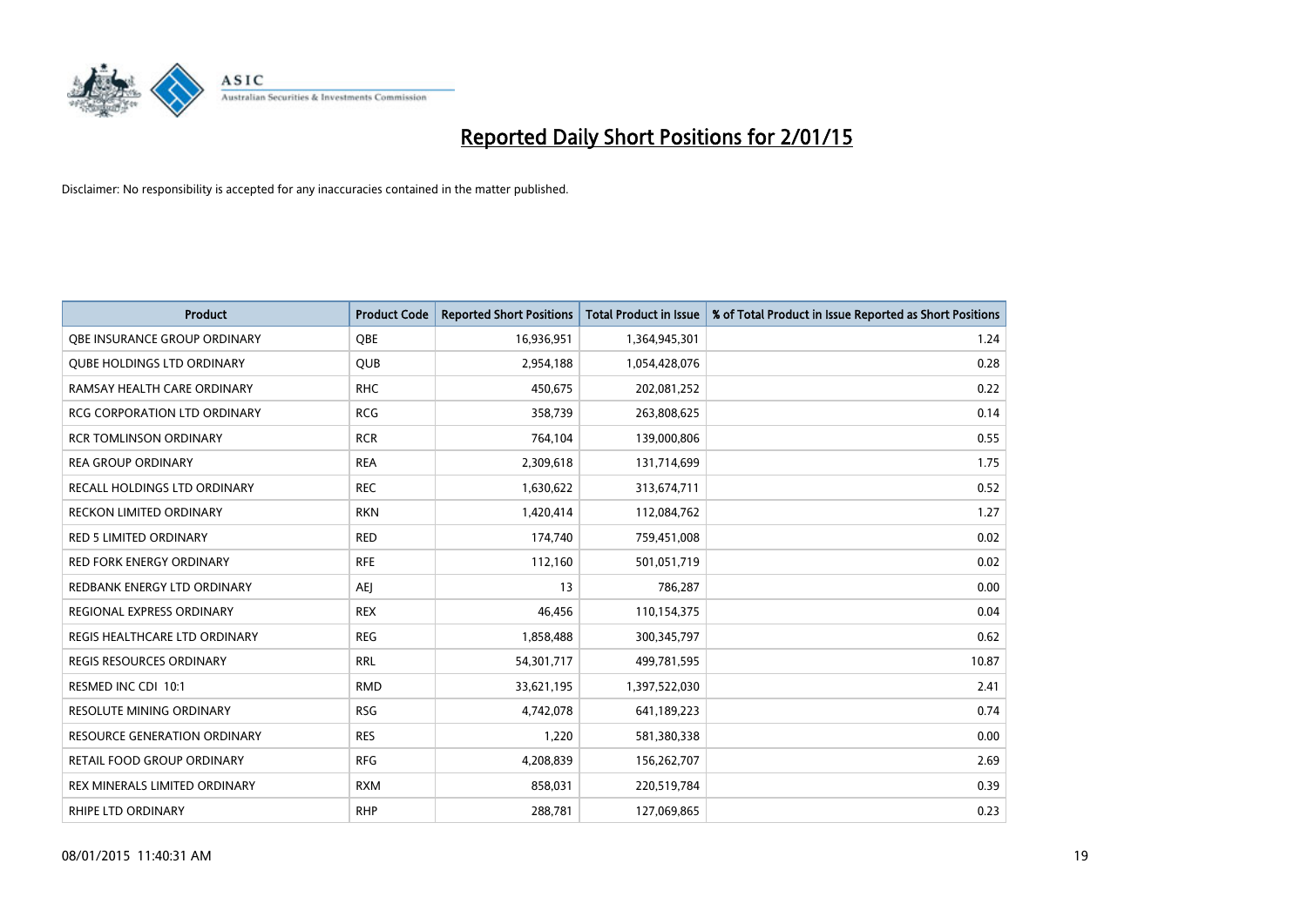![](_page_19_Picture_0.jpeg)

| <b>Product</b>                        | <b>Product Code</b> | <b>Reported Short Positions</b> | <b>Total Product in Issue</b> | % of Total Product in Issue Reported as Short Positions |
|---------------------------------------|---------------------|---------------------------------|-------------------------------|---------------------------------------------------------|
| RIO TINTO LIMITED ORDINARY            | <b>RIO</b>          | 4,680,528                       | 435,758,720                   | 1.07                                                    |
| ROC OIL COMPANY ORDINARY              | <b>ROC</b>          | 338,957                         | 687,618,400                   | 0.05                                                    |
| ROX RESOURCES ORDINARY                | <b>RXL</b>          | 5,523,255                       | 849,673,095                   | 0.65                                                    |
| ROYAL WOLF HOLDINGS ORDINARY          | <b>RWH</b>          | 191,790                         | 100,387,052                   | 0.19                                                    |
| SAI GLOBAL LIMITED ORDINARY           | SAI                 | 781,006                         | 211,761,727                   | 0.37                                                    |
| SALMAT LIMITED ORDINARY               | <b>SLM</b>          | 102,031                         | 159,812,799                   | 0.06                                                    |
| SAMSON OIL & GAS LTD ORDINARY         | <b>SSN</b>          | 5,914,840                       | 2,837,782,022                 | 0.21                                                    |
| SANDFIRE RESOURCES ORDINARY           | <b>SFR</b>          | 2,821,452                       | 155,950,968                   | 1.81                                                    |
| SANTOS LTD ORDINARY                   | <b>STO</b>          | 7,476,937                       | 982,304,896                   | 0.76                                                    |
| SARACEN MINERAL ORDINARY              | SAR                 | 3,531,605                       | 792,784,738                   | 0.45                                                    |
| SCA PROPERTY GROUP STAPLED SECURITIES | SCP                 | 22,726,141                      | 648,628,320                   | 3.50                                                    |
| <b>SCENTRE GRP STAPLED</b>            | <b>SCG</b>          | 11,492,906                      | 5,324,296,678                 | 0.22                                                    |
| SEDGMAN LIMITED ORDINARY              | <b>SDM</b>          | 1,128,550                       | 227,059,277                   | 0.50                                                    |
| SEEK LIMITED ORDINARY                 | <b>SEK</b>          | 8,949,366                       | 342,622,917                   | 2.61                                                    |
| SELECT HARVESTS ORDINARY              | <b>SHV</b>          | 1,118,321                       | 70,940,874                    | 1.58                                                    |
| SENEX ENERGY LIMITED ORDINARY         | SXY                 | 83,633,965                      | 1,149,657,377                 | 7.27                                                    |
| SERVCORP LIMITED ORDINARY             | SRV                 | 163                             | 98,432,275                    | 0.00                                                    |
| SERVICE STREAM ORDINARY               | <b>SSM</b>          | 30                              | 386,389,873                   | 0.00                                                    |
| SEVEN GROUP HOLDINGS ORDINARY         | <b>SVW</b>          | 7,933,137                       | 296,260,281                   | 2.68                                                    |
| SEVEN WEST MEDIA LTD ORDINARY         | <b>SWM</b>          | 6,135,526                       | 999,160,872                   | 0.61                                                    |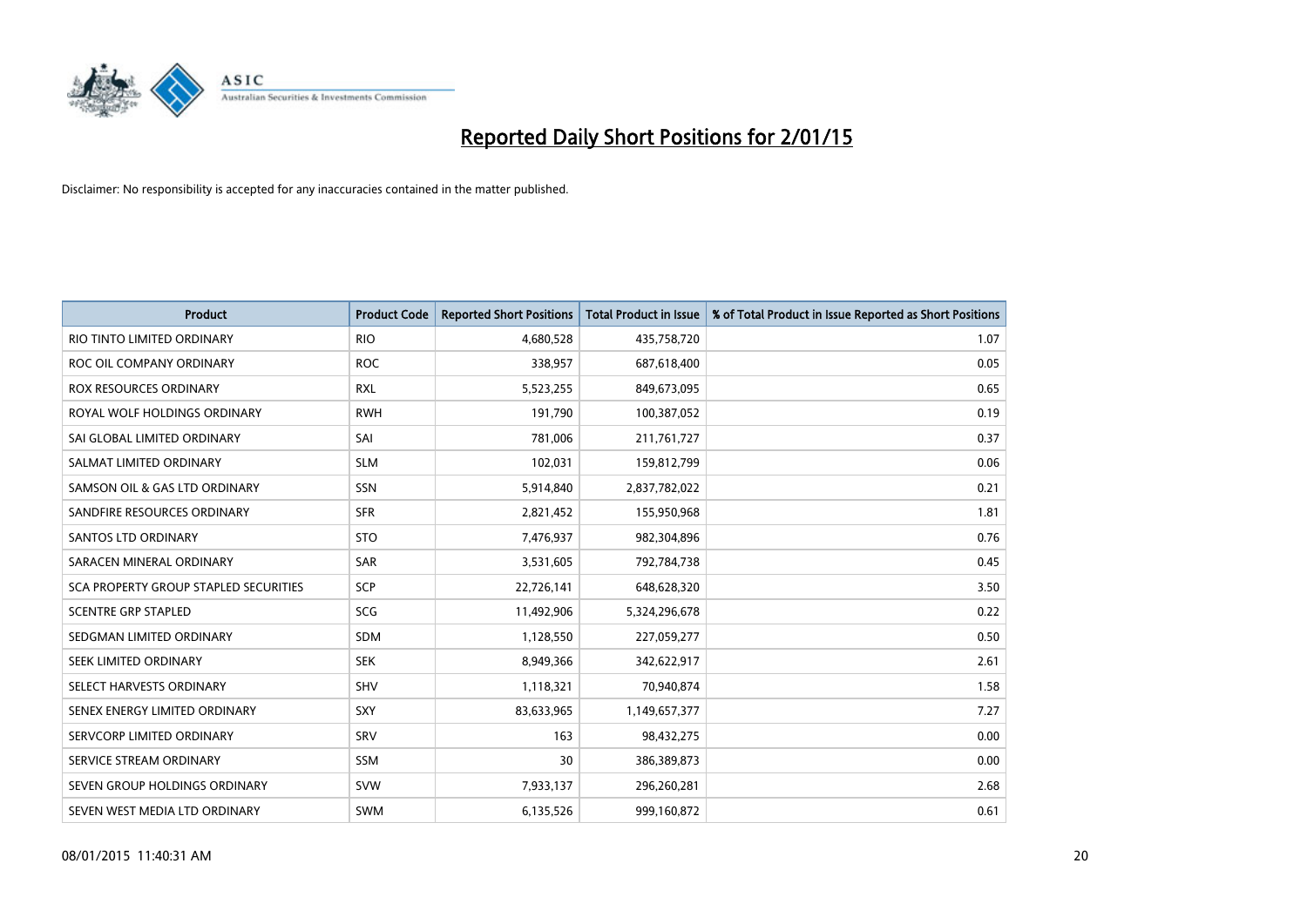![](_page_20_Picture_0.jpeg)

| <b>Product</b>                           | <b>Product Code</b> | <b>Reported Short Positions</b> | <b>Total Product in Issue</b> | % of Total Product in Issue Reported as Short Positions |
|------------------------------------------|---------------------|---------------------------------|-------------------------------|---------------------------------------------------------|
| SEYMOUR WHYTE LTD ORDINARY               | SWL                 | 43,670                          | 87,647,595                    | 0.05                                                    |
| SG FLEET GROUP LTD ORDINARY              | SGF                 | 560,451                         | 242,691,826                   | 0.23                                                    |
| SHINE CORPORATE ORDINARY                 | SHJ                 | 59,451                          | 172,400,081                   | 0.03                                                    |
| SIGMA PHARMACEUTICAL ORDINARY            | <b>SIP</b>          | 21,487,751                      | 1,108,086,575                 | 1.94                                                    |
| SILEX SYSTEMS ORDINARY                   | <b>SLX</b>          | 7,253,243                       | 170,467,339                   | 4.25                                                    |
| SILVER CHEF LIMITED ORDINARY             | <b>SIV</b>          | 264                             | 29,640,865                    | 0.00                                                    |
| SILVER LAKE RESOURCE ORDINARY            | <b>SLR</b>          | 17,404,724                      | 503,233,971                   | 3.46                                                    |
| SIMONDS GRP LTD ORDINARY                 | <b>SIO</b>          | 656,557                         | 151,412,268                   | 0.43                                                    |
| SIMS METAL MGMT LTD ORDINARY             | SGM                 | 16,157,025                      | 204,691,883                   | 7.89                                                    |
| SINGAPORE TELECOMM. CHESS DEPOSITARY INT | SGT                 | 988,960                         | 124,214,351                   | 0.80                                                    |
| SINO GAS ENERGY ORDINARY                 | <b>SEH</b>          | 11,758,406                      | 1,544,247,358                 | 0.76                                                    |
| SIRIUS RESOURCES NL ORDINARY             | <b>SIR</b>          | 17,592,882                      | 341,438,269                   | 5.15                                                    |
| SIRTEX MEDICAL ORDINARY                  | <b>SRX</b>          | 253,767                         | 56,530,231                    | 0.45                                                    |
| SKILLED GROUP LTD ORDINARY               | <b>SKE</b>          | 5,348,227                       | 235,753,791                   | 2.27                                                    |
| <b>SKY NETWORK ORDINARY</b>              | <b>SKT</b>          | 11,468,563                      | 389,139,785                   | 2.95                                                    |
| SKYCITY ENT GRP LTD ORDINARY             | <b>SKC</b>          | 8,769,550                       | 587,472,741                   | 1.49                                                    |
| <b>SLATER &amp; GORDON ORDINARY</b>      | SGH                 | 5,292,080                       | 208,695,621                   | 2.54                                                    |
| SMS MANAGEMENT, ORDINARY                 | <b>SMX</b>          | 1,507,176                       | 69,388,600                    | 2.17                                                    |
| SONIC HEALTHCARE ORDINARY                | <b>SHL</b>          | 2,790,484                       | 401,401,556                   | 0.70                                                    |
| SOUL PATTINSON (W.H) ORDINARY            | SOL                 | 29,276                          | 239,395,320                   | 0.01                                                    |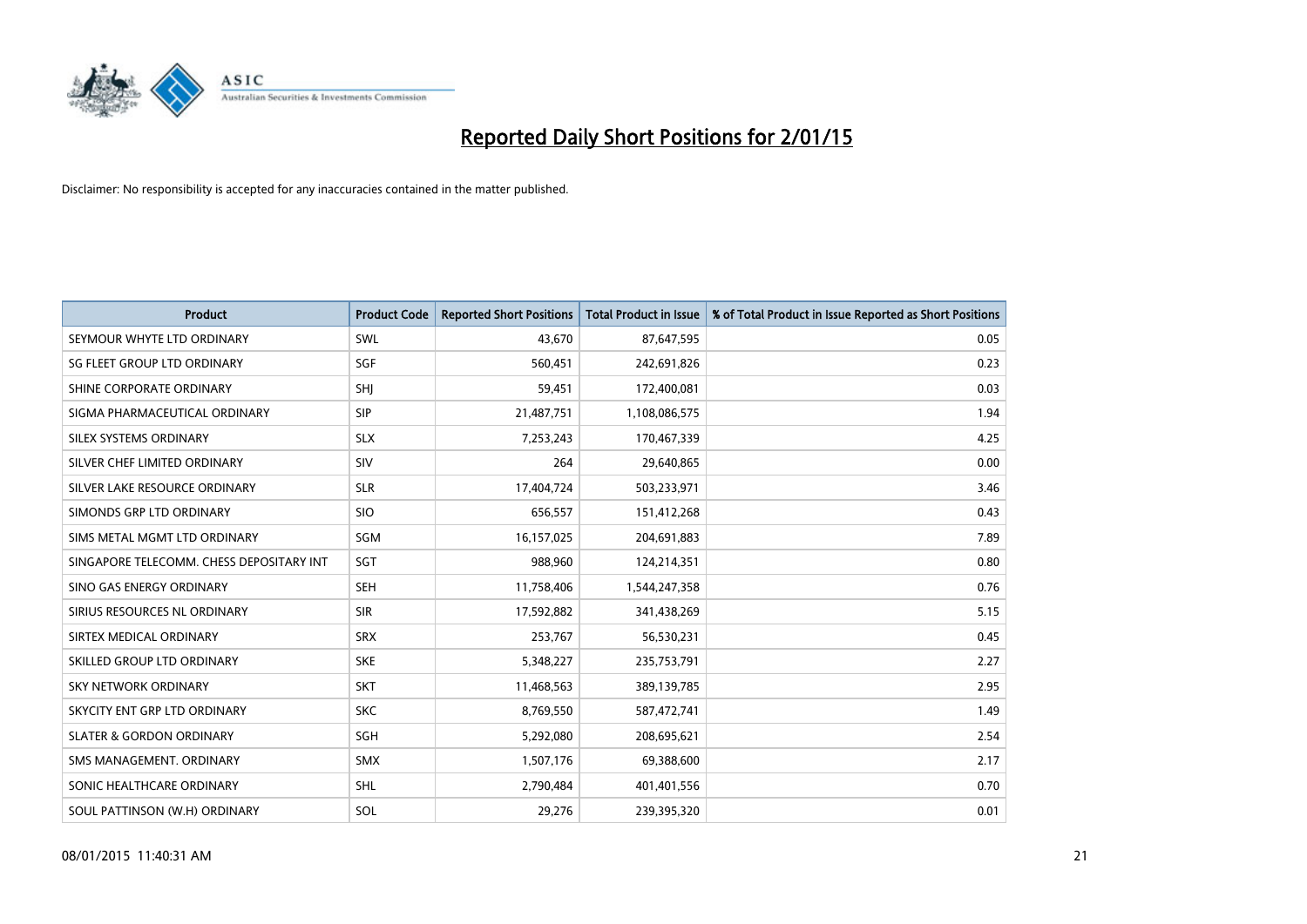![](_page_21_Picture_0.jpeg)

| <b>Product</b>                           | <b>Product Code</b> | <b>Reported Short Positions</b> | <b>Total Product in Issue</b> | % of Total Product in Issue Reported as Short Positions |
|------------------------------------------|---------------------|---------------------------------|-------------------------------|---------------------------------------------------------|
| SPARK INFRASTRUCTURE STAPLED US PROHIBT. | SKI                 | 22,196,972                      | 1,466,360,128                 | 1.51                                                    |
| SPARK NEW ZEALAND ORDINARY               | <b>SPK</b>          | 9,389,841                       | 1,834,775,347                 | 0.51                                                    |
| SPDR 200 FUND ETF UNITS                  | <b>STW</b>          | 1,884                           | 48,246,865                    | 0.00                                                    |
| SPECIALTY FASHION ORDINARY               | <b>SFH</b>          | 31,994                          | 192,236,121                   | 0.02                                                    |
| SPOTLESS GRP HLD LTD ORDINARY            | <b>SPO</b>          | 33,288,189                      | 1,098,290,178                 | 3.03                                                    |
| ST BARBARA LIMITED ORDINARY              | SBM                 | 9,926,332                       | 495,102,525                   | 2.00                                                    |
| STARPHARMA HOLDINGS ORDINARY             | <b>SPL</b>          | 9,329,718                       | 319,080,325                   | 2.92                                                    |
| STEADFAST GROUP LTD ORDINARY             | <b>SDF</b>          | 17,669,443                      | 503,352,992                   | 3.51                                                    |
| STHN CROSS MEDIA ORDINARY                | SXL                 | 39,364,474                      | 731,319,622                   | 5.38                                                    |
| STOCKLAND UNITS/ORD STAPLED              | SGP                 | 5,009,026                       | 2,348,746,744                 | 0.21                                                    |
| STRAITS RES LTD. ORDINARY                | SRO                 | 20,212                          | 1,217,730,293                 | 0.00                                                    |
| STW COMMUNICATIONS ORDINARY              | <b>SGN</b>          | 6,393,840                       | 409,699,000                   | 1.56                                                    |
| SUNCORP GROUP LTD ORDINARY               | <b>SUN</b>          | 4,739,143                       | 1,286,600,980                 | 0.37                                                    |
| SUNDANCE ENERGY ORDINARY                 | <b>SEA</b>          | 4,339,058                       | 549,295,839                   | 0.79                                                    |
| SUNDANCE RESOURCES ORDINARY              | <b>SDL</b>          | 81,251,675                      | 3,089,651,736                 | 2.63                                                    |
| SUNLAND GROUP LTD ORDINARY               | <b>SDG</b>          | 126,221                         | 181,710,087                   | 0.07                                                    |
| SUPER RET REP LTD ORDINARY               | SUL                 | 19,973,307                      | 197,030,571                   | 10.14                                                   |
| SWICK MINING ORDINARY                    | <b>SWK</b>          | 50.000                          | 217,643,703                   | 0.02                                                    |
| SYD AIRPORT STAPLED US PROHIBIT.         | SYD                 | 33,928,791                      | 2,216,216,041                 | 1.53                                                    |
| SYRAH RESOURCES ORDINARY                 | <b>SYR</b>          | 5,968,630                       | 164,135,076                   | 3.64                                                    |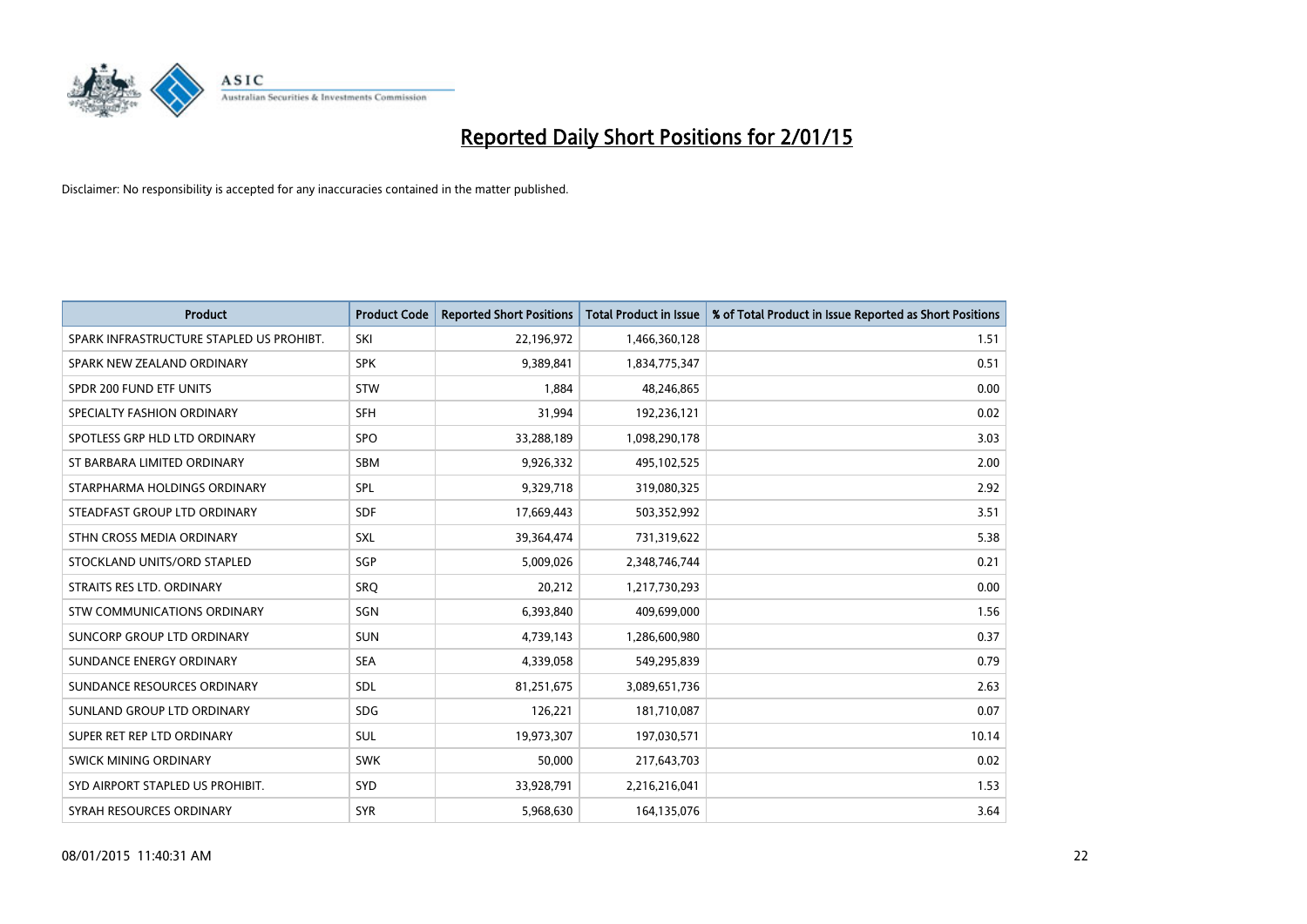![](_page_22_Picture_0.jpeg)

| <b>Product</b>                 | <b>Product Code</b> | <b>Reported Short Positions</b> | <b>Total Product in Issue</b> | % of Total Product in Issue Reported as Short Positions |
|--------------------------------|---------------------|---------------------------------|-------------------------------|---------------------------------------------------------|
| TABCORP HOLDINGS LTD ORDINARY  | <b>TAH</b>          | 15,699,529                      | 765,652,364                   | 2.05                                                    |
| TAP OIL LIMITED ORDINARY       | <b>TAP</b>          | 110,855                         | 243,186,639                   | 0.05                                                    |
| TASSAL GROUP LIMITED ORDINARY  | <b>TGR</b>          | 61,518                          | 146,897,115                   | 0.04                                                    |
| TATTS GROUP LTD ORDINARY       | <b>TTS</b>          | 25,402,389                      | 1,445,759,948                 | 1.76                                                    |
| <b>TECHNOLOGY ONE ORDINARY</b> | <b>TNE</b>          | 3,388,539                       | 309,104,455                   | 1.10                                                    |
| TELSTRA CORPORATION, ORDINARY  | <b>TLS</b>          | 65,710,416                      | 12,225,655,836                | 0.54                                                    |
| TEN NETWORK HOLDINGS ORDINARY  | <b>TEN</b>          | 138,406,860                     | 2,630,984,596                 | 5.26                                                    |
| TERANGA GOLD CORP CDI 1:1      | <b>TGZ</b>          | 1,375                           | 73,048,329                    | 0.00                                                    |
| TFS CORPORATION LTD ORDINARY   | <b>TFC</b>          | 9,544,790                       | 326,983,445                   | 2.92                                                    |
| THE PAS GROUP LTD ORDINARY     | <b>PGR</b>          | 9,208                           | 136,690,860                   | 0.01                                                    |
| THE REJECT SHOP ORDINARY       | <b>TRS</b>          | 2,155,625                       | 28,844,648                    | 7.47                                                    |
| THINK CHILDCARE EDU ORDINARY   | <b>TNK</b>          | 500,000                         | 39,600,000                    | 1.26                                                    |
| THORN GROUP LIMITED ORDINARY   | <b>TGA</b>          | 379,205                         | 150,634,985                   | 0.25                                                    |
| TIGER RESOURCES ORDINARY       | TGS                 | 6,543,779                       | 1,143,541,406                 | 0.57                                                    |
| TOLL HOLDINGS LTD ORDINARY     | <b>TOL</b>          | 28,917,211                      | 717,437,878                   | 4.03                                                    |
| TORO ENERGY LIMITED ORDINARY   | <b>TOE</b>          | 22,099                          | 1,903,769,581                 | 0.00                                                    |
| TOWER LIMITED ORDINARY         | <b>TWR</b>          | 1,000                           | 178,145,130                   | 0.00                                                    |
| TOX FREE SOLUTIONS ORDINARY    | <b>TOX</b>          | 2,152,980                       | 133,752,359                   | 1.61                                                    |
| TPG TELECOM LIMITED ORDINARY   | <b>TPM</b>          | 13,986,520                      | 793,808,141                   | 1.76                                                    |
| TRADE ME GROUP ORDINARY        | <b>TME</b>          | 5,772,043                       | 396,830,595                   | 1.45                                                    |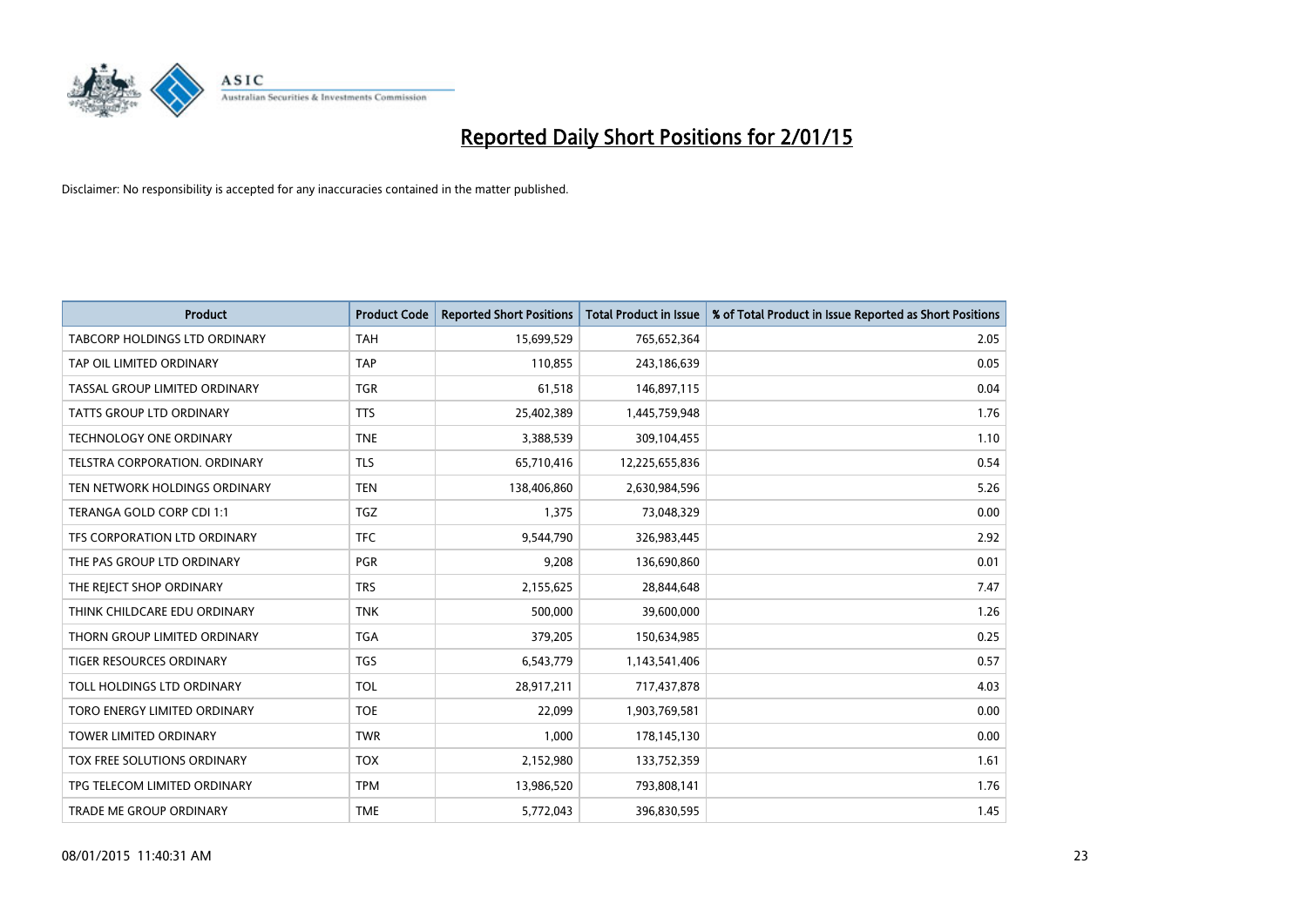![](_page_23_Picture_0.jpeg)

| <b>Product</b>                       | <b>Product Code</b> | <b>Reported Short Positions</b> | <b>Total Product in Issue</b> | % of Total Product in Issue Reported as Short Positions |
|--------------------------------------|---------------------|---------------------------------|-------------------------------|---------------------------------------------------------|
| <b>TRANSFIELD SERVICES ORDINARY</b>  | <b>TSE</b>          | 5,765,838                       | 512,457,716                   | 1.13                                                    |
| TRANSPACIFIC INDUST. ORDINARY        | TPI                 | 74,125,671                      | 1,579,648,778                 | 4.69                                                    |
| TRANSURBAN GROUP TRIPLE STAPLED SEC. | <b>TCL</b>          | 10,684,575                      | 1,906,390,878                 | 0.56                                                    |
| TREASURY GROUP ORDINARY              | <b>TRG</b>          | 66,250                          | 26,624,328                    | 0.25                                                    |
| TREASURY WINE ESTATE ORDINARY        | <b>TWE</b>          | 13,134,447                      | 651,261,403                   | 2.02                                                    |
| TROY RESOURCES LTD ORDINARY          | <b>TRY</b>          | 2,767,017                       | 195,265,161                   | 1.42                                                    |
| UGL LIMITED ORDINARY                 | UGL                 | 20,376,499                      | 166,511,240                   | 12.24                                                   |
| UNILIFE CORPORATION CDI 6:1          | <b>UNS</b>          | 96,140                          | 275,307,258                   | 0.03                                                    |
| UNITY MINING LTD ORDINARY            | <b>UML</b>          | 319,871                         | 1,140,312,866                 | 0.03                                                    |
| <b>UXC LIMITED ORDINARY</b>          | <b>UXC</b>          | 1,868,714                       | 331,468,991                   | 0.56                                                    |
| VEDA GROUP LTD ORDINARY              | <b>VED</b>          | 12,430,507                      | 842,055,406                   | 1.48                                                    |
| <b>VENTURE MINERALS ORDINARY</b>     | <b>VMS</b>          | 238,000                         | 287,320,170                   | 0.08                                                    |
| VILLAGE ROADSHOW LTD ORDINARY        | <b>VRL</b>          | 1,104,480                       | 159,515,151                   | 0.69                                                    |
| <b>VIRGIN AUS HLDG LTD ORDINARY</b>  | <b>VAH</b>          | 41,258,729                      | 3,524,912,131                 | 1.17                                                    |
| <b>VIRTUS HEALTH LTD ORDINARY</b>    | <b>VRT</b>          | 5,660,960                       | 79,885,938                    | 7.09                                                    |
| VISION EYE INSTITUTE ORDINARY        | <b>VEI</b>          | 1,586,666                       | 178,873,554                   | 0.89                                                    |
| <b>VOCATION LTD ORDINARY</b>         | <b>VET</b>          | 11,074,544                      | 230,000,000                   | 4.82                                                    |
| <b>VOCUS COMMS LTD ORDINARY</b>      | <b>VOC</b>          | 1,734,476                       | 105,385,283                   | 1.65                                                    |
| WAM CAPITAL LIMITED ORDINARY         | <b>WAM</b>          | 171                             | 345,405,201                   | 0.00                                                    |
| WARRNAMBOOL CHEESE ORDINARY          | <b>WCB</b>          | 19                              | 56,098,797                    | 0.00                                                    |